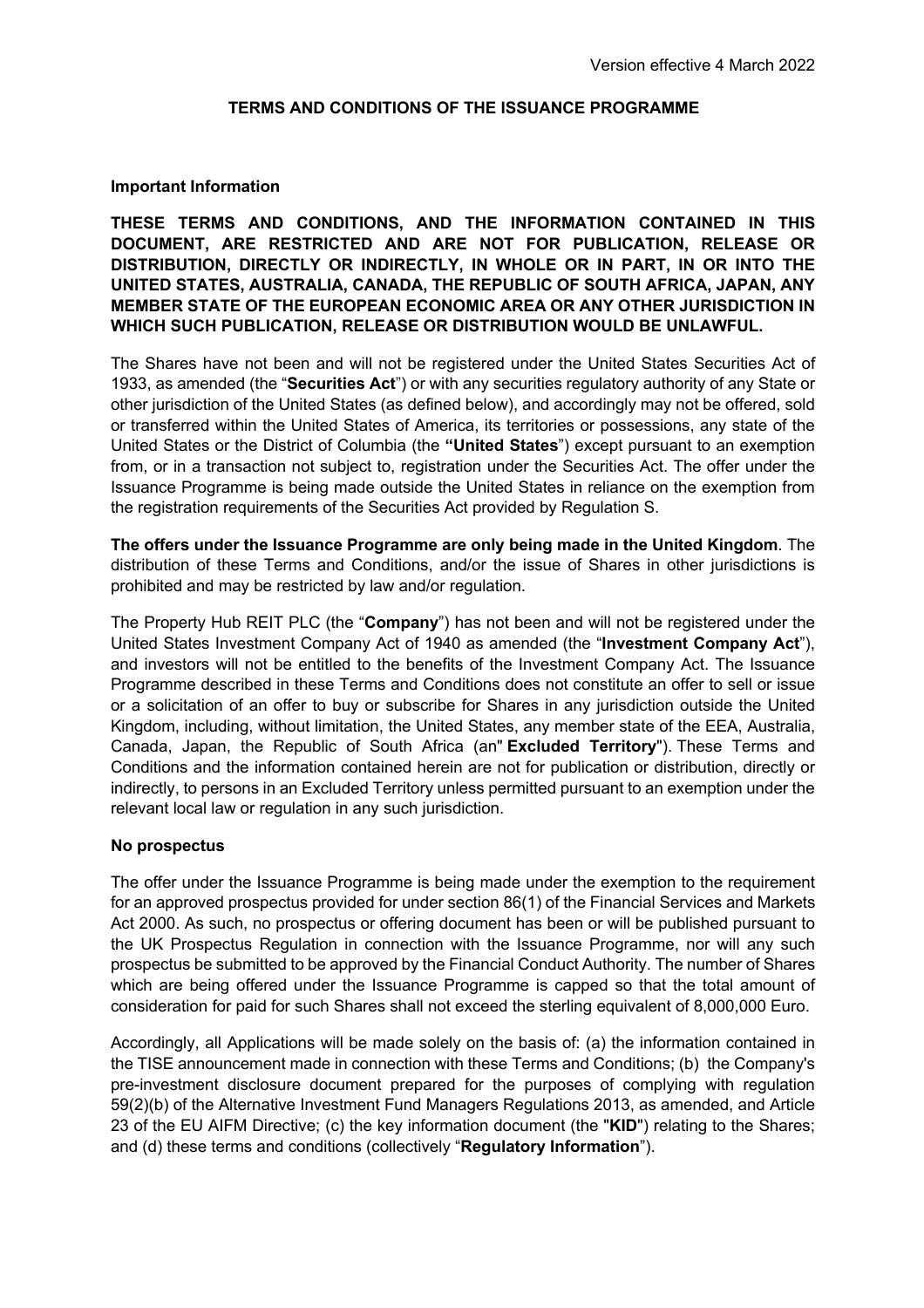## **Information to Distributors**

Solely for the purposes of the product governance requirements contained within: (a) EU Directive 2014/65/EU on markets in financial instruments, as amended ("**Directive 2014/65/EU**"); (b) Articles 9 and 10 of Commission Delegated Directive (EU) 2017/593 supplementing Directive 2014/65/EU; (c) local implementing measures; and/or (d) (where applicable to UK investors or UK firms) the relevant provisions of the UK statutory instruments implementing Directive 2014/65/EU and Commission Delegated Directive (EU) 2017/593, Regulation (EU) No 600/2014 of the European Parliament, as they form part of UK law by virtue of the European Union (Withdrawal) Act 2018, as amended (together, the "**UK MiFID Laws**") (together, the "**MiFID II Product Governance Requirements**"), and disclaiming all and any liability, whether arising in tort, contract or otherwise, which any "manufacturer" (for the purposes of the MiFID II Product Governance Requirements) may otherwise have with respect thereto, the Shares have been subject to a product approval process, which has determined that the Shares are: (i) compatible with an end target market of Non-Retail Investors, including who meet the criteria of professional clients and eligible counterparties, each as defined in Directive 2014/65/EU and the UK MiFID Laws (as applicable) and who do not need a guaranteed income or capital protection, who (either alone or in conjunction with an appropriate financial or other adviser) are capable of evaluating the merits and risks of such an investment and who have sufficient resources to be able to bear any losses that may result therefrom; and (ii) eligible for distribution a) if to retail investors, through advised distribution channels only; or b) through such distribution channels as are appropriate to professional clients and eligible counterparties, (in each case) as are permitted by Directive 2014/65/EU and the UK MiFID Laws, as applicable (the "**Target Market Assessment**").

Notwithstanding the Target Market Assessment, distributors should note that: the price of Shares may decline and investors could lose all or part of their investment; the Shares offer no guaranteed income and no capital protection; and an investment in Shares is compatible only with investors who do not need a guaranteed income or capital protection, who (either alone or in conjunction with an appropriate financial or other adviser) are capable of evaluating the merits and risks of such an investment and who have sufficient resources to be able to bear any losses that may result therefrom. The Target Market Assessment is without prejudice to the requirements of any contractual, legal or regulatory selling restrictions in relation to the Issuance Programme.

For the avoidance of doubt, the Target Market Assessment does not constitute: (a) an assessment of suitability or appropriateness for the purposes of Directive 2014/65/EU or the UK MiFID Laws; or (b) a recommendation to any investor or group of investors to invest in, or purchase, or take any other action whatsoever with respect to Shares. Each distributor is responsible for undertaking its own target market assessment in respect of the Shares and determining appropriate distribution channels.

# 1. **INTRODUCTION**

If you apply for Shares under the Issuance Programme, you will be agreeing with the Company, the AIFM, the Operator, the Investment Adviser, the Registrar and the Receiving Agent to the terms and conditions of application set out below. The terms and conditions of the Investment Platform will apply to the use of the Portfolio Application and investors using the Portfolio App should refer to those in relation to the terms of the Portfolio App.

The Shares are only suitable for Non-Retail Investors who understand that there is a potential risk of capital loss and that there may be limited liquidity in the underlying investments of the Company, for whom an investment in Shares is part of a diversified investment programme and who fully understand and are willing to assume the risks involved in such an investment programme.

In the case of a joint Application, references to you in these terms and conditions of Application are to each of you, and your liability is joint and several. Please ensure you read these terms and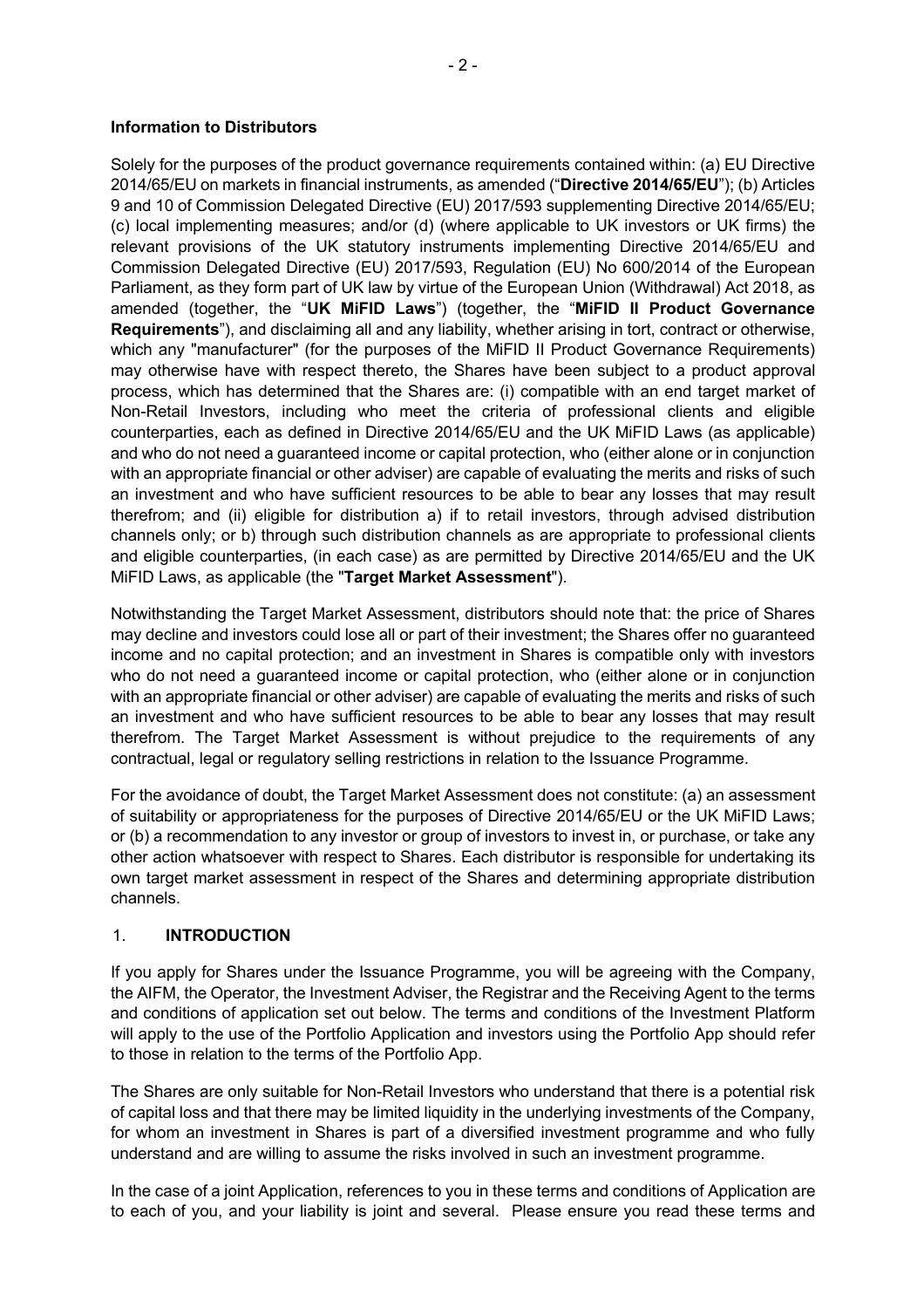conditions (or any terms and conditions in place from time to time) in full before completing the Application, or any application via the Portfolio App.

If for any reason it becomes necessary to adjust the expected timetable as set out in section 2 below, the Company will make an appropriate TISE announcement giving details of the revised dates. In particular, the Directors have the discretion to extend the last time and/or date for Applications and any such extension will not affect Applications already made, which will continue to be irrevocable.

In addition to completing the Application, investors will as part of the Application need to provide certain tax residency self-certification information and investor status self-certification information (confirming the category of Non-Retail Investor into which they fall). Please note that the Registrar cannot provide any financial, legal or tax advice and calls may be recorded and monitored for security and training purposes. It is a condition of application that (where applicable) the tax residency self-certification information and investor status self-certification are included in the Application.

Capitalised terms contained in these Terms and Conditions shall have the meanings set out in the section titled "Definitions" at paragraph 12 of these Terms and Conditions, save where the context requires otherwise.

The Application referred to in these Terms and Conditions is available for those investors investing via the Beneficial Investment Route Applications can be made in accordance with clause 2 below.

Applications will ordinarily only be accepted by applications through the Portfolio App (the Beneficial Investment Route, as described below). The Directors will have the absolute discretion to open applications by the Direct Investment Route and you will be notified of this by an update to the Website and/or a TISE announcement. It is anticipated that the Direct Investment Route will only be available to Shareholders if the Portfolio App becomes unavailable for any reason. The Nominee will at all times be able to acquire shares directly in the Company in order to facilitate the Beneficial Investment Route.

# 2. **OFFER TO ACQUIRE SHARES**

- 2.1 You may hold Shares in the Company by either:
	- (a) an investment in the Company (by way of subscription, or through the transfer of Shares to you) such that you are the registered holder of the Shares (the "**Direct Investment Route**"); or
	- (b) by acquiring a beneficial interest in the Shares, in which case you will hold the beneficial interest in the Shares and will be contractually entitled to the economic benefits that flow from them. However the Shares will be legally owned by a nominee appointed by the Custodian (or any sub-custodian to which custody services are delegated – a "**Sub-Custodian**") for the purposes of holding the Shares (the "**Nominee**") (the "**Beneficial Investment Route**"). Any reference to holding Shares in these Terms and Conditions shall mean the beneficial interest in the Shares.
- 2.2 You may make an application to acquire an interest in Shares (subject to clause 2.3) by investing via the Beneficial Investment Route, by making an application through the Portfolio App or in such other manner as may be notified to you by the Company via its website or a TISE announcement from time to time.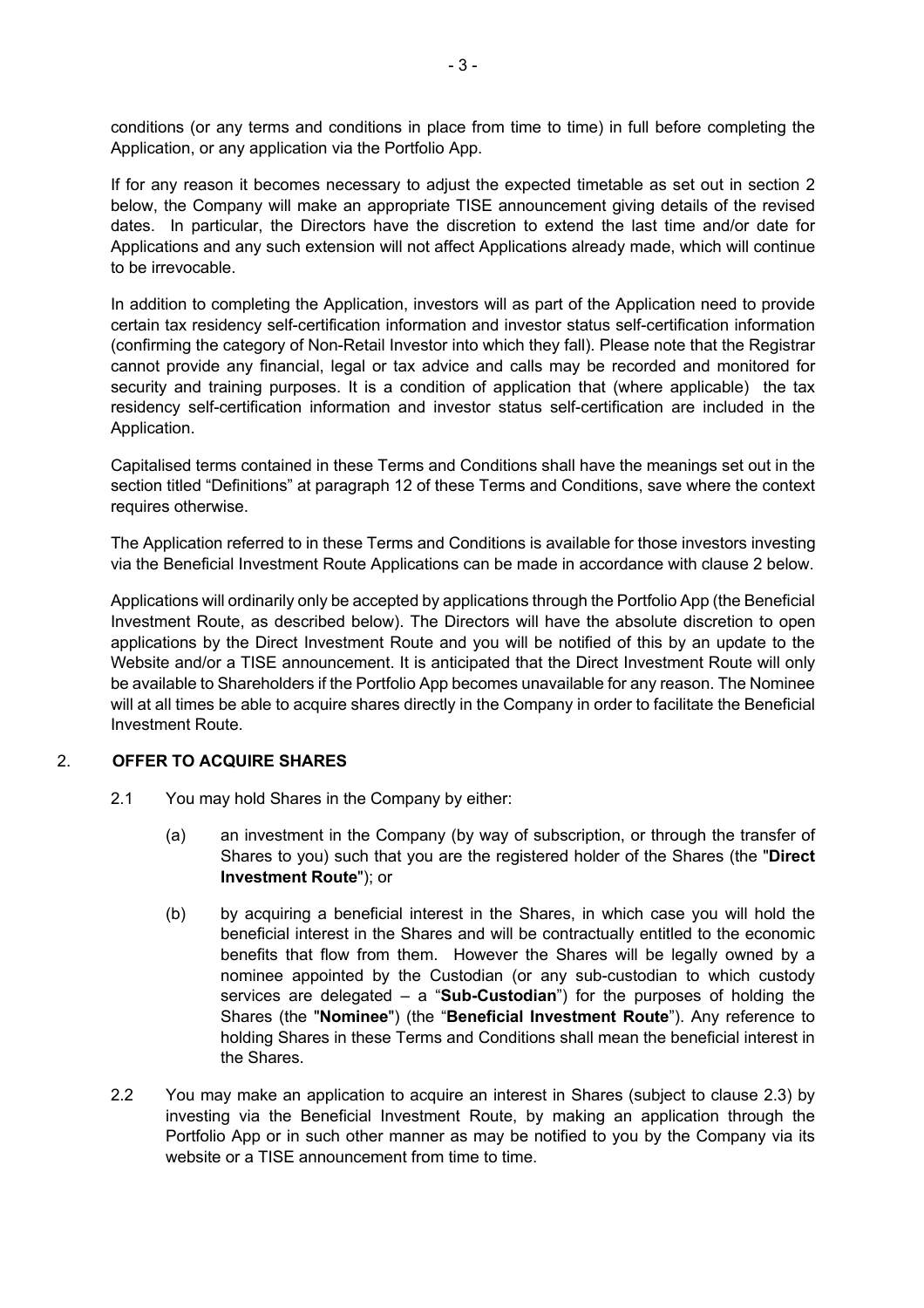- 2.3 During any Relevant Period you may subscribe for Shares by the Direct Investment Route by making an application which may be accessed from https://propertyhub.nevilleregistrars.co.uk, or in such other manner as may be published by the Company from time to time (subject to the Company's absolute discretion to accept applications in any manner it determines).
- 2.4 The securities offered under the Issuance Programme are ordinary shares of £0.01 each in the Company, with ISIN GB00BKPJT376.
- 2.5 The maximum number of Shares which will be available under any Issuance Programme where the offer is being made on the basis of an exemption from the requirement to publish a prospectus under section 86(1) of FSMA, shall be limited so that the total consideration paid for Shares under the Issuance Programme shall not exceed the British pound sterling equivalent of EUR 8,000,000.
- 2.6 Shares which are issued the Issuance Programme will be issued at the Issuance Programme Price. The Issuance Programme Price will be announced by the Company in advance of any issue via a TISE Announcement. The Issuance Programme Price in respect of each Issue will be the most recent monthly NAV (which shall be published prior to or on the same date as the Issuance Programme Price is published), plus a premium of 2% of NAV, intended to cover, but not limited to, the direct costs and expenses of that Issue.
- 2.7 The Company will announce the Final Details of any Issue by way of a publication of a notice through a TISE announcement and on the Company's website www.properthubreit.com in advance of each Issue under the Issuance Programme
- 2.8 It is anticipated that (subject to demand) issues of Shares under the Issuance Programme will be made on a monthly basis. For Shareholders investing via the Direct Investment Route, applications for each monthly Issuance will open on the  $15<sup>th</sup>$  day of each month and close on the 22nd day of each month (the closing date being the "**Monthly Trading Date**") (or if the  $15<sup>th</sup>$  or  $22<sup>nd</sup>$  are not Business Days, the following Business Day) or on such other day as will be announced by way of a TISE announcement.
- 2.9 For persons investing via the Beneficial Investment Route, any Application made to via the Portfolio Application to acquire Shares which has not been withdrawn prior to each Monthly Trading Date will be irrevocable unless otherwise agreed with the Company.
- 2.10 The basis of allocations of the Shares under each Issue of the Issuance Programme will be determined at the discretion of the Directors (in consultation with the Investment Advisor).
- 2.11 By completing an Application you, as the applicant (and, if you sign, or complete (if authorised by such party to do so) the Application on behalf of somebody else or a corporation, or by making an application to purchase Shares in the Portfolio App, that person or corporation, except as referred to in paragraph (i) below):
	- (a) offer to subscribe for the number of Shares specified in your Application (or such lesser number for which your Application is accepted) at the Issuance Programme Price (as applicable) on the terms of conditions set out in these Terms and Conditions, and subject to the Articles of Association of the Company and if directing via the Beneficial Investment Route, those set out in the Portfolio App terms and conditions;
	- (b) you understand and acknowledge that the Issuance Programme Price is not known at the date of the publication of these Terms and Conditions, but will be announced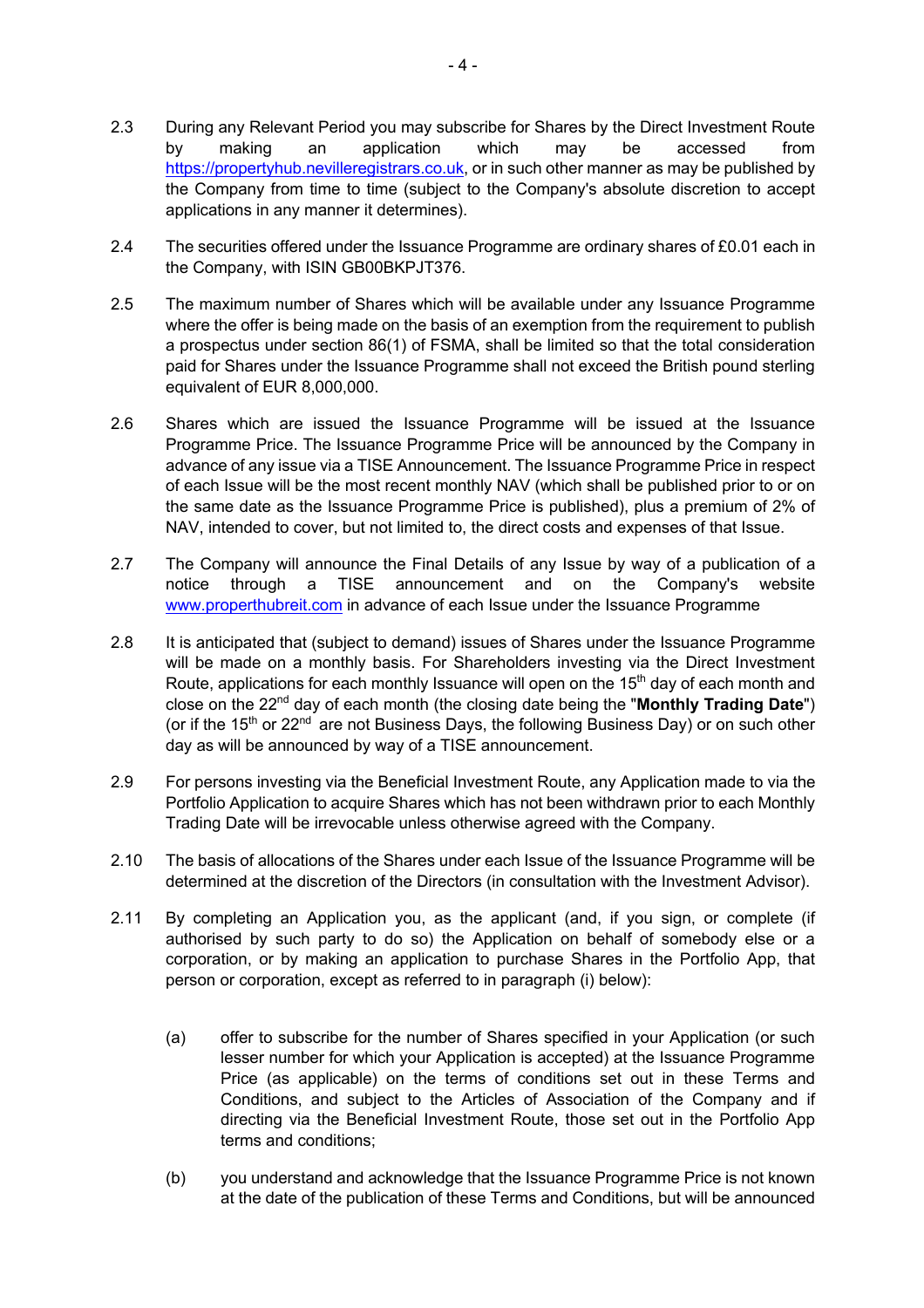through a TISE announcement as set out in the Terms and Conditions (or on such date as the Directors inform Shareholders through a TISE announcement);

- (c) you understand and acknowledge that the Issuance Programme is only being made available to Non-Retail Investors and that you must provide a self-certification as to the category of Non-Retail Investor in which you fall, and that if such information is not provided your Application will not be accepted and any payment received will be returned to you without interest and at your risk;
- (d) agree that:
	- (i) where investing via the Beneficial Investment Route any Application which has not been withdrawn prior to the Monthly Trading Date will be irrevocable and will constitute a collateral contract between you and the Company (on behalf of itself, and for and on behalf of the Operator) and will become binding upon the completion of your Application; and
	- (ii) where investing via the Direct Investment Route, in consideration of the Company agreeing to process your Application, your Application cannot be revoked (subject to any legal right to withdraw your application which arises (where your application is made on the basis of a live Prospectus) as a result of a publication of a supplementary prospectus by the Company prior to Admission of the Shares to be issued pursuant to the Issue) and that this paragraph shall constitute a collateral contract between you and the Company which will become binding upon the completion of, your Application;
- (e) you acknowledge that any Application for Shares may be subject to scaling back at the discretion of the Company;
- (f) you undertake to pay the subscription amount specified in the Application in full, which is such amount in pounds sterling being the product of (i) the number of Shares to be applied for and (ii) the Issuance Programme Price per Share by no later than 12 p.m. on the closing date of each Application as set out in the Terms and Conditions or as is announced through a TISE announcement;
- (g) undertake to pay the aggregate Issuance Programme Price (as applicable) for the number of Shares specified in your Application, subject to a minimum subscription amount of £1,000 for Investors' which have not previously invested in the Company;
- (h) agree and warrant to the Company and the Receiving Agent that the remittance accompanying your Application will be honoured on first presentation and agree that if it is not so honoured you will not be entitled to receive the Shares until you make payment in cleared funds for the Shares and such payment is accepted by the Company in its absolute discretion (which acceptance shall be on the basis that you indemnify it, and the Receiving Agent, against all costs, damages, losses, expenses and liabilities arising out of or in connection with the failure of your remittance to be honoured on first presentation) and you agree that, at any time prior to the unconditional acceptance by the Company of such late payment, the Company may (without prejudice to its other rights) avoid the agreement to subscribe for such Shares and may issue or allot such Shares to some other person, in which case you will not be entitled to any payment in respect of such Shares other than the refund to you at your risk for an amount equal to the proceeds (if any) of the remittance accompanying your Application, without interest;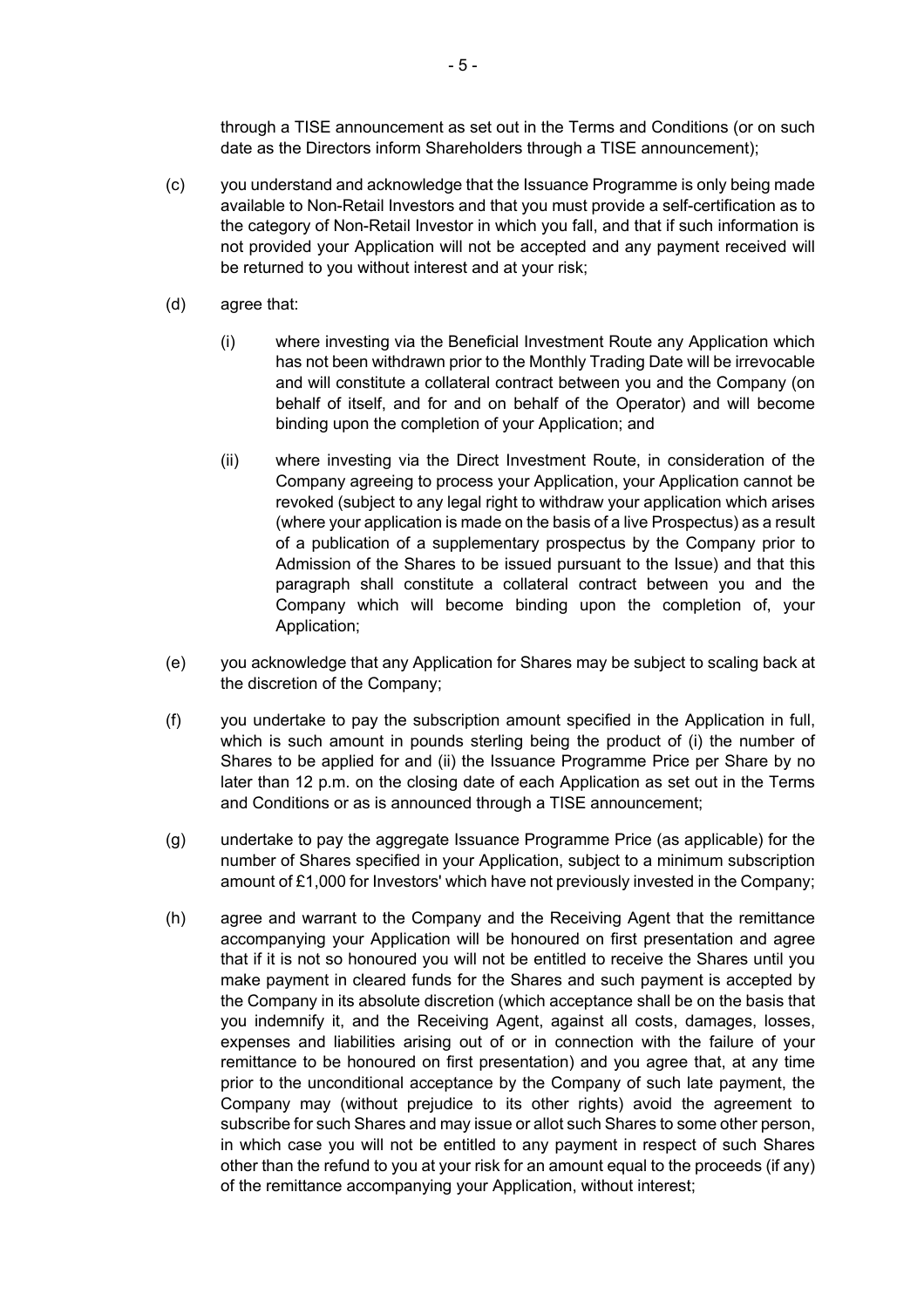- (i) agree that where on your Application a request is made for Shares to be deposited into a CREST account, the Receiving Agent may amend settlement so that such Shares may be issued in certificated form registered in the name(s) of the holders specified in your Application (and recognise that the Receiving Agent will so amend the Application if there is any delay in satisfying the identity of the Applicant or the owner of the CREST account or in receiving your remittance in cleared funds);
- (j) agree, in respect of applications for Shares, that (i) in the case of Direct Investment Route any share certificate to which you or, in the case of joint applicants, any of the persons specified by you in your Application may become entitled or pursuant to paragraph (i) above (and any monies returnable to you) may be retained by the Receiving Agent, or (ii) in the case of the Beneficial Investment Route, the entry of your name on the register of beneficial owners may be delayed:
	- (i) pending clearance of your remittance;
	- (ii) pending investigation of any suspected breach of the warranties contained in section 7 below or any other suspected breach of these Terms and Conditions; or
	- (iii) pending any verification of identity (to the satisfaction of the Company and its agents, including as may concern the manner in which its identification documents are to be certified) which is, or which the Company and its agents consider may be, required for the purposes of compliance with the prevailing anti-money laundering, anti-terrorism and contributing to the financing of criminal activities legislation, regulations and procedures in force from time to time in the United Kingdom (the "**CDD Rules"**);
	- (iv) pending certification of your status as a Non-Retail Investor; and
	- (v) any interest accruing on such retained monies shall accrue to and for the benefit of the Company;
- (k) acknowledge that the representations, warranties, undertakings, agreements and acknowledgements contained in these Terms and Conditions are irrevocable, and that the Company, the AIFM, the Investment Adviser, the Receiving Agent and the Operator (as applicable) and their respective affiliates will rely upon the truth and accuracy of such representations, warranties, undertakings, agreements and acknowledgements. You agree that if any of the representations, warranties, undertakings, agreements or acknowledgements made or deemed to have been made by you in connection with your subscription for the Shares are no longer accurate, you shall promptly notify the Company and the Investment Advisor;
- (l) agree, on the request of the Company, Operator or Receiving Agent, to disclose promptly in writing to it such information as the Company, Operator or Receiving Agent may request in connection with your application and authorise the Receiving Agent, Operator or Company (as applicable) to disclose any information relating to your application which it may consider appropriate;
- (m) agree that if, within a reasonable time (in the opinion of the Company) following a request for verification of identity, the Company (or any of its agents) or the Operator has not received evidence satisfactory to it, the Company, Operator or the Receiving Agent may terminate the agreement with you to allot Shares and, in such case, the Shares which would otherwise have been allotted to you may be reallotted or sold to some other party and the lesser of your application monies or such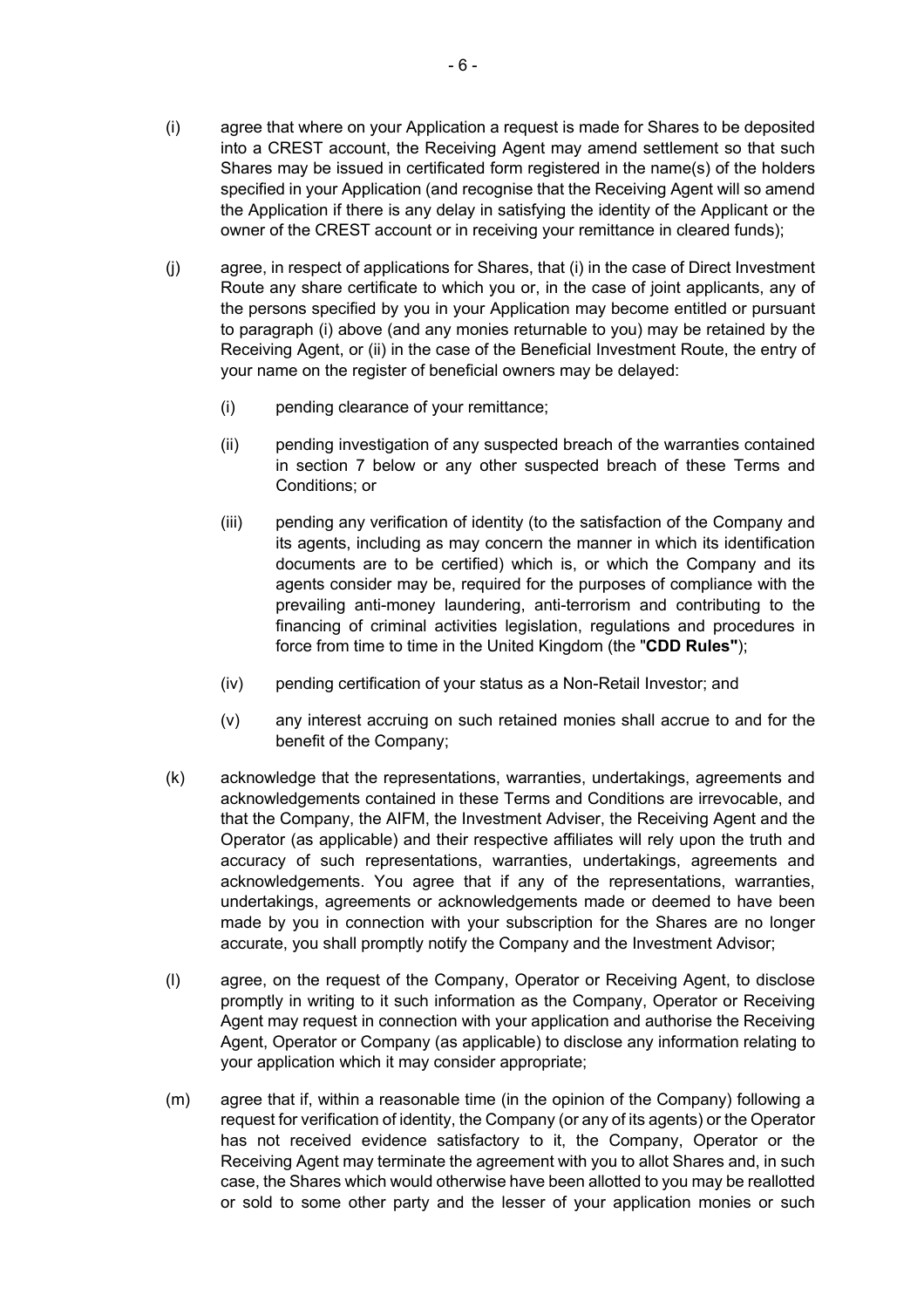proceeds of sale (as the case may be, with the proceeds of any gain derived from a sale accruing to the Company) will be returned to the bank account on which the payment accompanying the application was first drawn without interest and at your risk;

- (n) undertake to pay interest at the rate described in section 3 below if the remittance accompanying your Application is not honoured on first presentation;
- (o) agree that the Receiving Agent is acting for the Company in connection with the Issuance Programme and for no-one else and that it will not treat you as its customer by virtue of such application being accepted or owe you any duties or responsibilities concerning the price of the Shares or concerning the suitability of the Shares for you or be responsible to you for providing the protections afforded to its customers;
- (p) warrant and confirm that:
	- (i) you are not applying on behalf of a person engaged in money laundering, drug trafficking or terrorism; and
	- (ii) none of the monies transferred or to be transferred to (or for the account of) the Company or its agents for the purposes of the application are or will be the proceeds of criminal activities;
- (q) agree that, in respect of those Shares for which your Application has been received and is not rejected, acceptance of your Application shall be constituted, at the election of the Company, either (i) by notification to TISE of the basis of allocation (in which case acceptance shall be on that basis) or (ii) by notification of acceptance thereof to the Receiving Agent and Operator;
- (r) agree that, the Company may, in its sole discretion, reject any Application made via the Direct Investment Route outside of any Relevant Period;
- (s) agree that if you request that Shares are issued to you on a date other than Admission and such Shares are not issued on such date that the Company and its agents and Directors will have no liability to you arising from the issue of such Shares on a different date;
- (t) acknowledge that no person (other than the Investment Advisor where required to do so by law) is authorised in connection with the Issuance Programme to give any information or make any representation other than as contained in the these Terms and Conditions and the Regulatory Information published by the Company prior to Admission of the Shares issued pursuant to the Issuance Programme and, if given or made, any information or representation must not be relied upon as having been authorised by the Company, Operator, the Receiving Agent, the Investment Advisor or any of their affiliates or any other person;
- (u) represent and warrant to the Company, Operator and the Receiving Agent that, if you sign / complete the Application on behalf of somebody else or on behalf of a corporation, you have due authority to do so on behalf of that other person or corporation, and such person or corporation will also be bound accordingly and will be deemed to have given the confirmations, warranties and undertakings contained herein and undertake to provide your power of attorney, or a copy thereof duly certified by a solicitor or bank, with or immediately after the Application;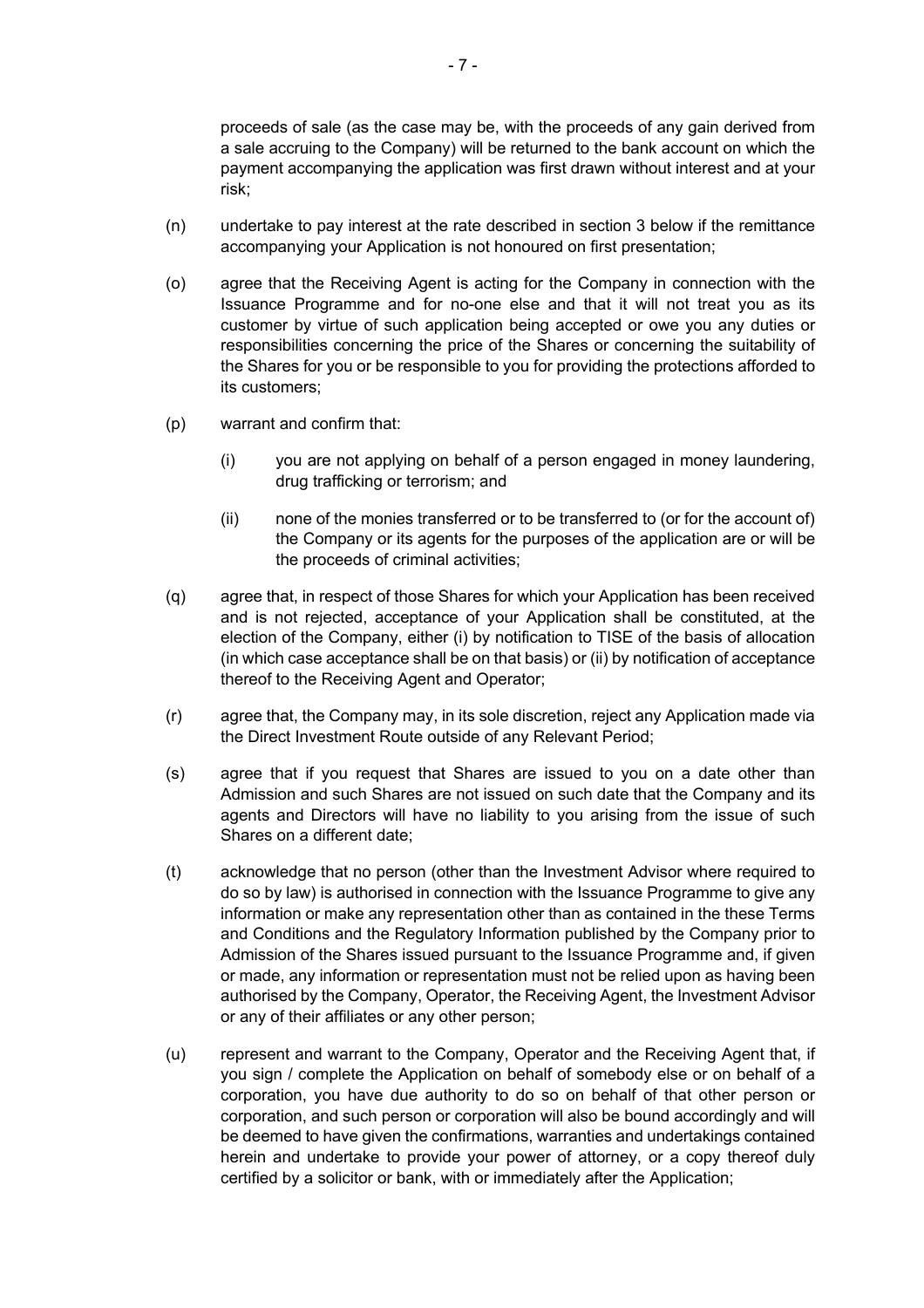(v) confirm to the Company, the Receiving Agent and the Operator (if applicable) that your Application is made solely on the terms of the Terms and Conditions and subject to the Articles of Association of the Company;

# 3. **ACCEPTANCE OF YOUR OFFER**

- 3.1 The Company may accept your offer to subscribe (if your application is received, valid (or treated as valid), processed and not rejected and provided that the tax residency selfcertification information has been confirmed as received by the Registrar or Operator (as applicable), if required) by notifying acceptance to the Receiving Agent (or Operator as applicable), or the Receiving Agent (or the Operator as applicable) may accept your offer on behalf of the Company.
- 3.2 The right is reserved by the Company to present all forms of payment on receipt and to retain application monies and refrain from delivering an Applicant's Shares into CREST or issuing an Applicant's Shares in certificated form (as the case may be) or adding the Shareholder's name to the register of beneficial interest owners, pending clearance of the successful Applicant's payment.
- 3.3 The basis of allocation will be determined by the Company. The right is reserved to reject in whole or in part and/or scale down and/or ballot any Application or any part thereof. The right is reserved to treat as valid any Application not in all respects completed in accordance with the instructions relating to the Application, including if the accompanying payment is for the wrong amount or any Application not complying fully with these terms and conditions. In particular, but without limitation, the Company may accept an application made otherwise than by completion of an Application where you have agreed with the Company in some other manner to apply in accordance with these terms and conditions of application. The Company and Receiving Agent reserve the right (but shall not be obliged) to accept Applications and accompanying remittances which are received otherwise than in accordance with these terms and conditions of application. The Company will return application monies received in respect of any Application which is not accepted without interest at the applicants' risk.
- 3.4 Any Applications made may be satisfied through matching of withdrawal requests with investment requests and the transfer of Shares from a Shareholder that has submitted a withdrawal request to a Shareholder that has applied for Shares rather than by way of a fresh issue of Shares. Where a request to buy or sell Shares under the Direct Investment Route has been met through the matching of requests and a subsequent transfer of Shares certain documentation may be required to effect the transfer . The Operator, Receiving Agent and the Company are hereby authorised and appointed to execute any documentation and take any actions required to effect the transfer on your behalf (including any stock transfer form or other transfer document).
- 3.5 The Company may treat Applications as valid and binding if made in accordance with the prescribed instructions and the Company may, at its discretion, accept an Application in respect of which payment is not received by the Company prior to the closing of the relevant offer under the Issuance Programme. If any Application is not accepted in full or if any contract created by acceptance does not become unconditional, the application monies or, as the case may be, the balance thereof will be returned in accordance with section 5 of these Terms and Conditions.
- 3.6 The Receiving Agent or Operator (as applicable) will present all payments on receipt and will retain documents of title and surplus monies pending clearance of successful Issuance Programme (as applicable) applicants' payment. The Receiving Agent or Operator (as applicable) may, as agent of the Company, require you to pay interest or its other resulting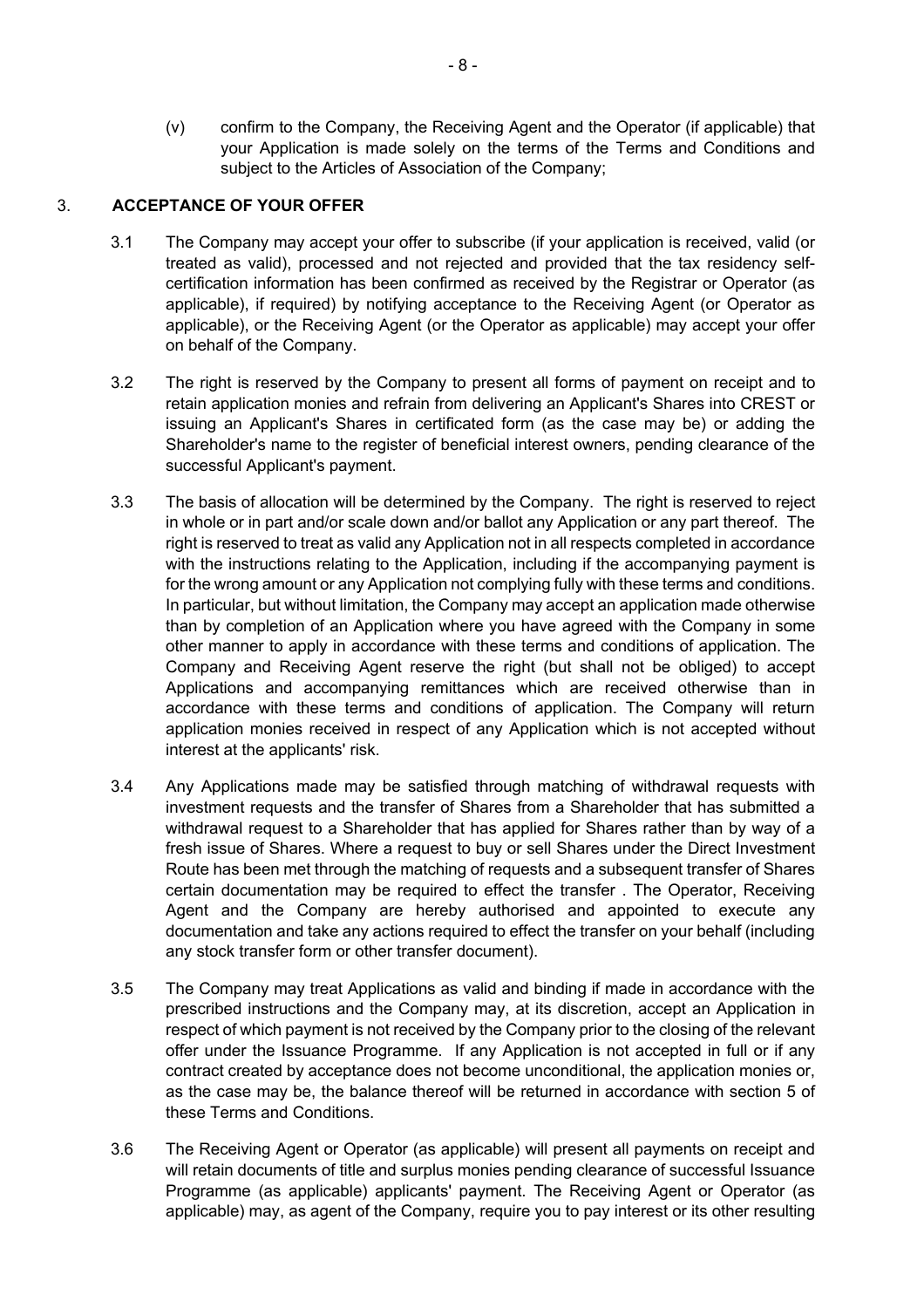costs (or both) if the payment accompanying your application is not honoured on first presentation. If you are required to pay interest you will be obliged to pay the amount determined by the Receiving Agent or the Operator (as applicable), to be the interest on the amount of the payment from the date on which all payments in cleared funds are due to be received until the date of receipt of cleared funds. The rate of interest will be the then published bank base rate of a clearing bank selected by the Receiving Agent or Operator (as applicable) plus 2%. per annum. The right is also reserved to reject in whole or in part, or to scale down or limit, any application.

3.7 You will not be entitled to exercise any remedy of rescission for innocent misrepresentation (including pre-contractual representations) at any time after acceptance. This does not affect any other right you may have.

# 4. **WITHDRAWAL REQUESTS**

- 4.1 Investors may give notice via the Portfolio App (or by such other means as agreed by the Company from time to time) at any time of their request to sell their Shares in the Company. Once notice has been given any notice which has not been withdrawn prior to the next Monthly Trading Date under the Issuance Programme is irrevocable unless otherwise agreed in writing with the Company.
- 4.2 The Company will use reasonable efforts to sell your Shares at the next monthly share issuance under the Company's ongoing Issuance Programme (as set out in this these Terms and Conditions, or such terms and conditions as are in force at the time of any such request being made).
- 4.3 You acknowledge that requests to sell Shares may be met by the matching of withdrawal requests with investment requests, or through the buy-back of Shares by the Company, to be held in treasury.
- 4.4 You acknowledge that the price which you will receive for any Shares which are sold will be the monthly NAV which is announced by the Company in respect of the relevant Monthly Trading Date under the Issuance Programme upon which Shares will be issued.
- 4.5 You acknowledge that there is no guarantee that you will be able to find a buyer for your shares within a reasonable timeframe at a price that is acceptable to you. If your request to sell Shares at a monthly issuance date is not fulfilled you will be placed in a queue with all other investors whose orders were not fulfilled in full and an order for the sale of your Shares will be automatically placed for the next monthly issuance date. There is no guarantee that Shares will be sold at any subsequent monthly issuance date.
- 4.6 You undertake, represent, warrant and agree for the benefit of the Company, the Operator, the Custodian and any transferee of the Shares that you have full authority and power to sell the Shares or beneficial interests therein and that the Shares are sold free from any encumbrance and liens of any nature (other than those that are necessary for the Beneficial Interest Route) and that you will indemnify the Company, the Operator, the Custodian and any transferee of the Shares on demand against any breach of this this section 4.

#### 5. **RETURN OF APPLICATION MONIES**

5.1 Where application monies have been banked and/or received, if any application is not accepted in whole, or is accepted in part only, or if any contract created by acceptance does not become unconditional, the application monies or, as the case may be, the balance of the amount paid on application will be returned without interest and after the deduction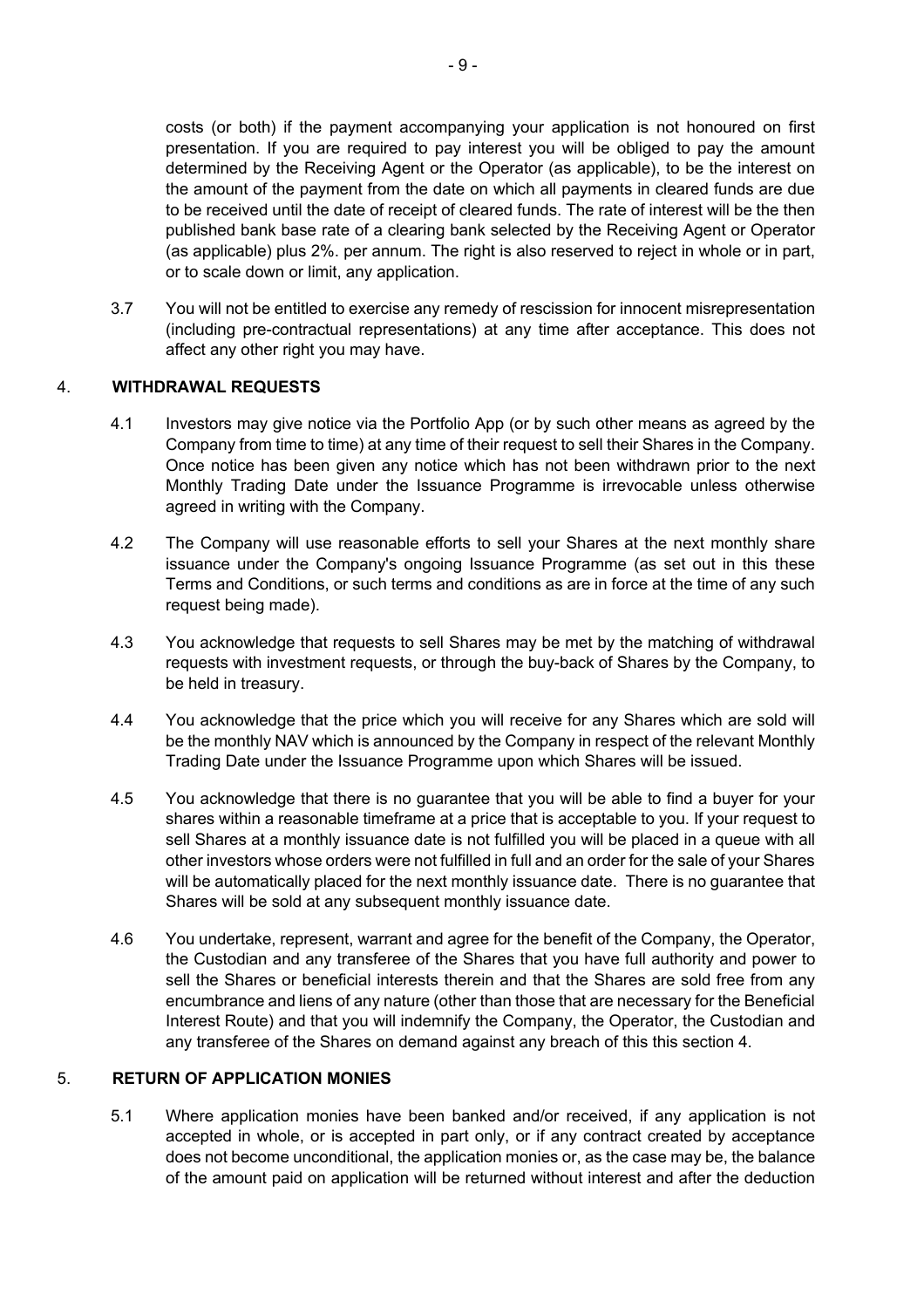of any applicable bank charges back to the bank where the funds originated from if payment is made by electronic transfer.

5.2 You agree that (i) any monies returnable to you may be retained pending clearance of your remittance and the completion of any verification of identity required by the UK Money Laundering Regulations and (ii) monies pending allocation will be retained in a separate account and that such monies will not bear interest.

# 6. **CONDITIONS**

6.1 The contract created by the acceptance of an Application under the Issuance Programme will be conditional on Admission of the Shares to be issued under the relevant Issue becoming effective by not later than 8 a.m. (London time) on each Admission Date published by the Company in the Regulatory Information (or as notified to investors from time to time by a TISE announcement) and on all necessary Shareholder authorities required in respect of the relevant allotment and issue continuing to be in place.

## 7. **WARRANTIES**

By completing an Application, you:

- 7.1 warrant that the information contained in your Application is true and accurate;
- 7.2 irrevocably authorise the Company, the Receiving Agent, the Operator (if applicable) or any person authorised by them to do all things necessary to effect registration of any Shares subscribed by or issued to you into your name(s) or into the name(s) of any person(s) in whose favour the entitlement to any such Shares has been transferred and authorise any representative of the Company to execute any document required therefor and to enter your name on the register of members of the Company;
- 7.3 warrant that, if you sign the Application on behalf of somebody else or on behalf of a corporation, you have due authority to do so on behalf of that other person and that such other person will be bound accordingly and will be deemed also to have given the confirmations, warranties and undertakings contained in these Terms and Conditions of Application and undertake to enclose your power of attorney (or a complete copy certified by a solicitor or notary together with full identity documents for yourself);
- 7.4 warrant that you are not a U.S. Person, you are not located within the United States, you are acquiring the Shares in an offshore transaction meeting the requirements of Regulation S and are not acquiring the Shares for the account or benefit of a U.S. Person;
- 7.5 warrant, if the laws of any territory or jurisdiction outside United Kingdom are applicable to your application, that you have complied with all such laws, obtained all governmental and other consents which may be required, complied with all requisite formalities and paid any issue, transfer or other taxes due in connection with your application in any territory and that you have not taken any action or omitted to take any action which will result in the Company, the AIFM, the Investment Advisor, Operator or the Receiving Agent, or any of their respective officers, agents or employees, acting in breach of the regulatory or legal requirements, directly or indirectly, of any territory or jurisdiction outside United Kingdom in connection with the Issuance Programme in respect of your application;
- 7.6 confirm that in making an Application you are not relying on any information or representations in relation to the Company and the Shares other than those contained in the Regulatory Information . You agree that the content of the Regulatory Information, including these Terms and Conditions is exclusively the responsibility of the Company and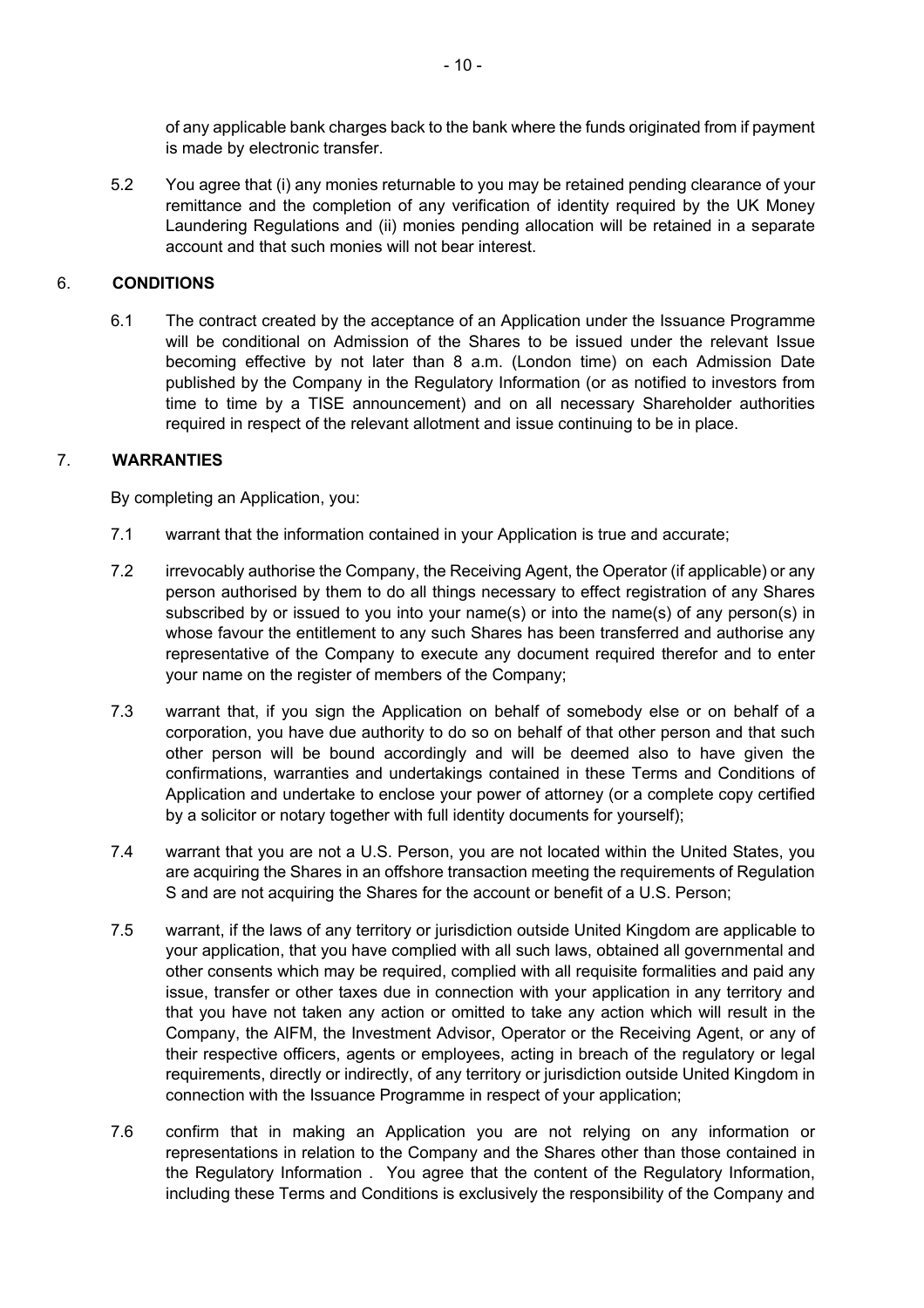that you have neither received nor relied on any other information (other than the Regulatory Information), representation, warranty, or statement made by or on behalf of the Company, the Investment Advisor, AIFM, Operator or any other person and none of the Company, the Investment Advisor, AIFM, Operator nor any other person will be liable for your decision to participate in the Issuance Programme based on any other information, representation, warranty or statement which you may have obtained or received;

- 7.7 agree that, having had the opportunity to read the Offering Documents, you shall be deemed to have had notice of all information and representations concerning the Company and the Shares contained therein prior to Admission and no other information, and that in participating under the Issuance Programme you have had access to all information you believe necessary or appropriate in connection with your decision to subscribe for the Shares;
- 7.8 acknowledge that no person is authorised in connection with the Issuance Programme to give any information or make any representation and, if given or made, any information or representation must not be relied upon as having been authorised by the Company, Operator, Investment Advisor, AFIM or the Receiving Agent;
- 7.9 represent and warrant that in connection with your Application you have observed the laws of all relevant territories, obtained any requisite governmental or other consents, complied with all requisite formalities and paid any issue, transfer or other taxes due in connection with your Application in any territory and that you have not taken any action for yourself or as nominee, agent or on behalf of any person which will or may result in the Company or any person responsible solely or jointly for these Terms and Conditions, and the Regulatory Information, published by the Company prior to Admission of the Shares to be issued pursuant to the Issuance Programme or any part of it or involved in the preparation thereof acting in breach of the regulatory or legal requirements of any territory (including in particular FSMA) in connection with the Issuance Programme or your Application;
- 7.10 warrant that, if you are an individual, you are not under the age of 18;
- 7.11 agree that all documents and cheques sent by post to, by or on behalf of the Company or the Receiving Agent, will be sent at the risk of the person(s) entitled thereto;
- 7.12 confirm that you have reviewed the restrictions contained in section 9 below and warrant, to the extent relevant that you (and any person on whose behalf you apply) comply or have complied with the provisions therein;
- 7.13 agree that, in respect of those Shares for which your Application has been received and processed and not rejected, in respect of an investment via the Direct Investment Route acceptance of your Application shall be constituted by the Company instructing the Registrar to enter your name on the register of members of the Company and for those Shares for which your Application has been received and processed and not rejected, in respect of the Beneficial Investment Route, acceptance of your Application shall be constituted by Company instructing the Registrar to enter the name of the Nominee on the register of members and your name on the register of beneficial members;
- 7.14 agree with the Company, the Receiving Agent and the Operator that all Applications, acceptances of Applications and contracts resulting therefrom under the Issuance Programme (including any non-contractual obligations arising under or in connection therewith) shall be governed by and construed in accordance with the law of England and Wales, and that you submit to the exclusive jurisdiction of the courts of England and Wales and agree that nothing shall limit the right of the Company to bring any action, suit or proceeding arising out of or in connection with any such Applications, acceptances of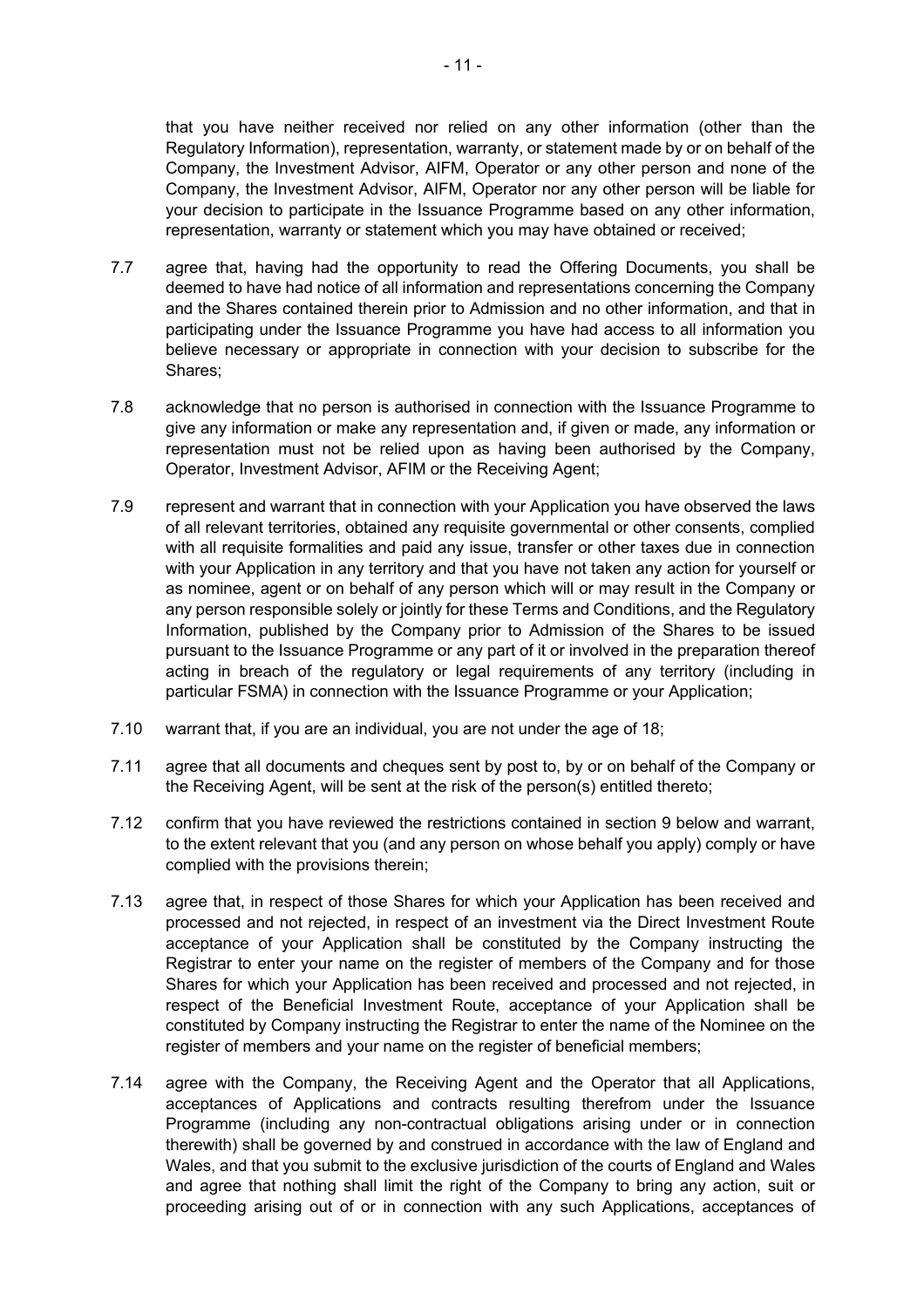Applications and contracts in any other manner permitted by law or in any court of competent jurisdiction;

- 7.15 agree to provide the Company and Receiving Agent with any information which they may request in connection with your application or to comply with any other relevant legislation (as the same may be amended from time to time) including without limitation satisfactory evidence of identity to ensure compliance with CDD Rules;
- 7.16 agree that the Receiving Agent is acting for the Company in connection with the Issuance Programme and for no one else and that it will not treat you as its customer by virtue of such application being accepted or owe you any duties or responsibilities concerning the price of Shares or concerning the suitability of Shares for you or be responsible to you for providing the protections afforded to its customers;
- 7.17 warrant that no portion of the assets used to purchase, and no portion of the assets used to hold, the Shares or any beneficial interest therein constitutes or will constitute the assets of (i) an "employee benefit plan" as defined in Section 3(3) of the U.S. Employee Retirement Income Security Act of 1974, as amended ("**ERISA**") that is subject to Title I of ERISA; (ii) a "plan" as defined in Section 4975 of the U.S. Internal Revenue Code of 1986, as amended (the "**Code**"), including an individual retirement account or other arrangement that is subject to Section 4975 of the Code; or (iii) an entity which is deemed to hold the assets of any of the foregoing types of plans, accounts or arrangements that is subject to Title I of ERISA or Section 4975 of the Code. In addition, if an investor is a governmental, church, non-U.S. or other employee benefit plan that is subject to any federal, state, local or non-U.S. law that is substantially similar to the provisions of Title I of ERISA or Section 4975 of the Code, its purchase, holding, and disposition of the Shares must not constitute or result in a nonexempt violation of any such substantially similar law;
- 7.18 save where you have satisfied the Company that an appropriate exemption applies so as to permit you to subscribe, represent to and agree with the Company that you are not (i) a US Person and are not acting on behalf of a US Person, that you are not purchasing with a view to re-sale in the US or to or for the account of a US Person and that you are not an employee benefit plan as defined in section 3(3) of ERISA (whether or not subject to the provisions of Title 1 of ERISA) or an individual retirement account as defined in section 408 of the US Tax Code or (ii) a citizen, national or resident of any of the Excluded Territories and you are not acting on a non-discretionary basis for such person;
- 7.19 warrant that you are not subscribing for the Shares using a loan which would not have been given to you or any associate or not given to you on such favourable terms, if you had not been proposing to subscribe for the Shares;
- 7.20 acknowledge that the Company's key information document prepared pursuant to the PRIIPs Regulation can be provided to you in paper or by means of a website, but that where you are applying under the Issuance Programme directly and not through an adviser or other intermediary, unless requested in writing otherwise, the lodging of an Application represents your consent to being provided the key information document via the website at www.propertyhubreit.com, or on such other website as has been notified to you. Where your application is made on an advised basis or through another intermediary, the terms of your engagement should address the means by which the key information document will be provided to you;
- 7.21 acknowledge and agree that the procedures for calculating the risks, costs and potential returns as set out in the KID relating to the Shares are prescribed by the UK PRIIPs Laws and the information contained in the KID may not reflect the expected returns for the Company, and that anticipated performance returns cannot be guaranteed;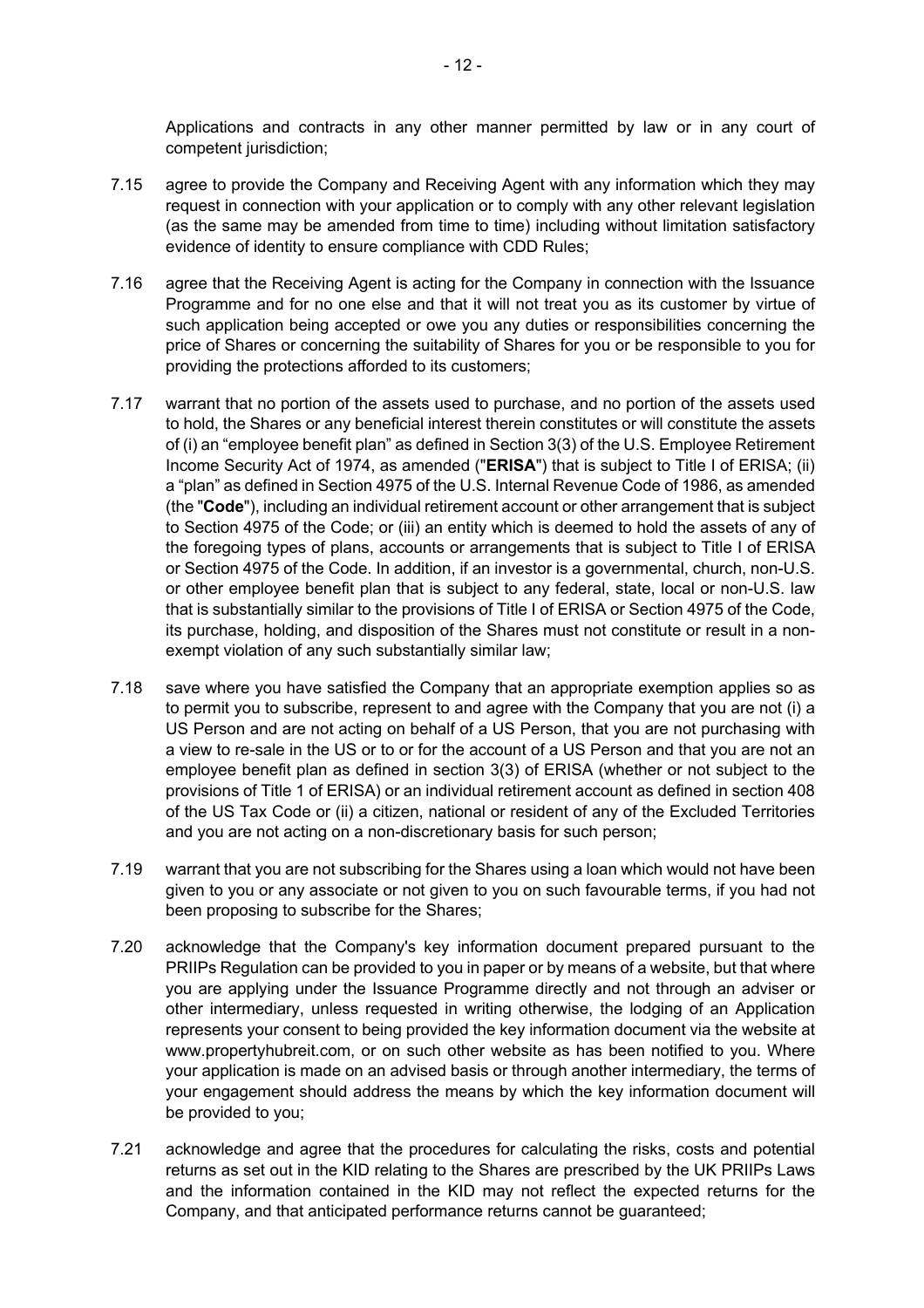- 7.22 agree, on request by the Company or the Receiving Agent on behalf of the Company, to disclose promptly in writing to the Company or the Receiving Agent any information which the Company or the Receiving Agent may reasonably request in connection with your Application, and authorise the Company or the Receiving Agent on behalf of the Company to disclose any information relating to your Application as it considers appropriate;
- 7.23 if you are applying on behalf of someone else, agree that you will not, and will procure that none of your affiliates will, circulate, distribute, publish or otherwise issue (or authorise any other person to issue) any document or information in connection with the Issue, or make any announcement or comment (whether in writing or otherwise) which states or implies that it has been issued or approved by or prepared in conjunction with the Company or any person responsible solely or jointly for the Offering Documents published by the Company prior to Admission of the Shares to be issued pursuant to the Issuance Programme, or any part thereof or involved in the preparation thereof or which contains any untrue statement of material fact or is misleading or which omits to state any material fact necessary in order to make the statements therein not misleading; and failure by the Company or its agents to receive, process or accept your application for Shares does not give right to any action by any person against the Company, its agents or any other person; and
- 7.24 represent and warrant that you, or if you are applying on behalf of someone else that such person, is a Non-Retail Investor.

# 8. **ANTI-MONEY LAUNDERING AND PAYMENT**

- 8.1 To ensure compliance with the CDD Rules, the Company (or any of its agents) may require, at its absolute discretion, verification of the identity of the person by whom or on whose behalf an Application is lodged with payment and may further request from you and you will assist in providing identification of:
	- (a) the owner(s) and/or controller(s) (the "payor") of any bank account not in the name of the holder(s) on which is drawn a payment by way of a cheque; or
	- (b) where it appears to the Company (or any of its agents) that a holder or the payor is acting on behalf of some other person or persons, such person or persons.
- 8.2 If the Company (or any of its agents) determines that the verification of identity requirements apply to any Application, the relevant Shares (notwithstanding any other term of the Issuance Programme) will not be issued to the relevant Applicant unless and until the verification of identity requirements have been satisfied in respect of that Applicant (or any beneficial holder) or Application. The Company (or any of its agents) is entitled, in its absolute discretion, to determine whether the verification of identity requirements apply to any Application and whether such requirements have been satisfied, and neither the Company nor any agent of it will be liable to any person for any loss or damage suffered or incurred (or alleged), directly or indirectly, as a result of the exercise of such discretion.
- 8.3 Failure to provide the necessary evidence of identity may result in your application being rejected or delays in the despatch of documents or CREST account being credited.
- 8.4 Submission of an Application with the appropriate remittance will constitute a warranty to each of the Company, the Receiving Agent, the Administrator and the Registrar from the Applicant that the UK Money Laundering Regulations will not be breached by application of such remittance.
- 8.5 If the person whose account is being debited is not a holder you will be required to provide for both the holder and payor an original or copy of that person's passport or driving licence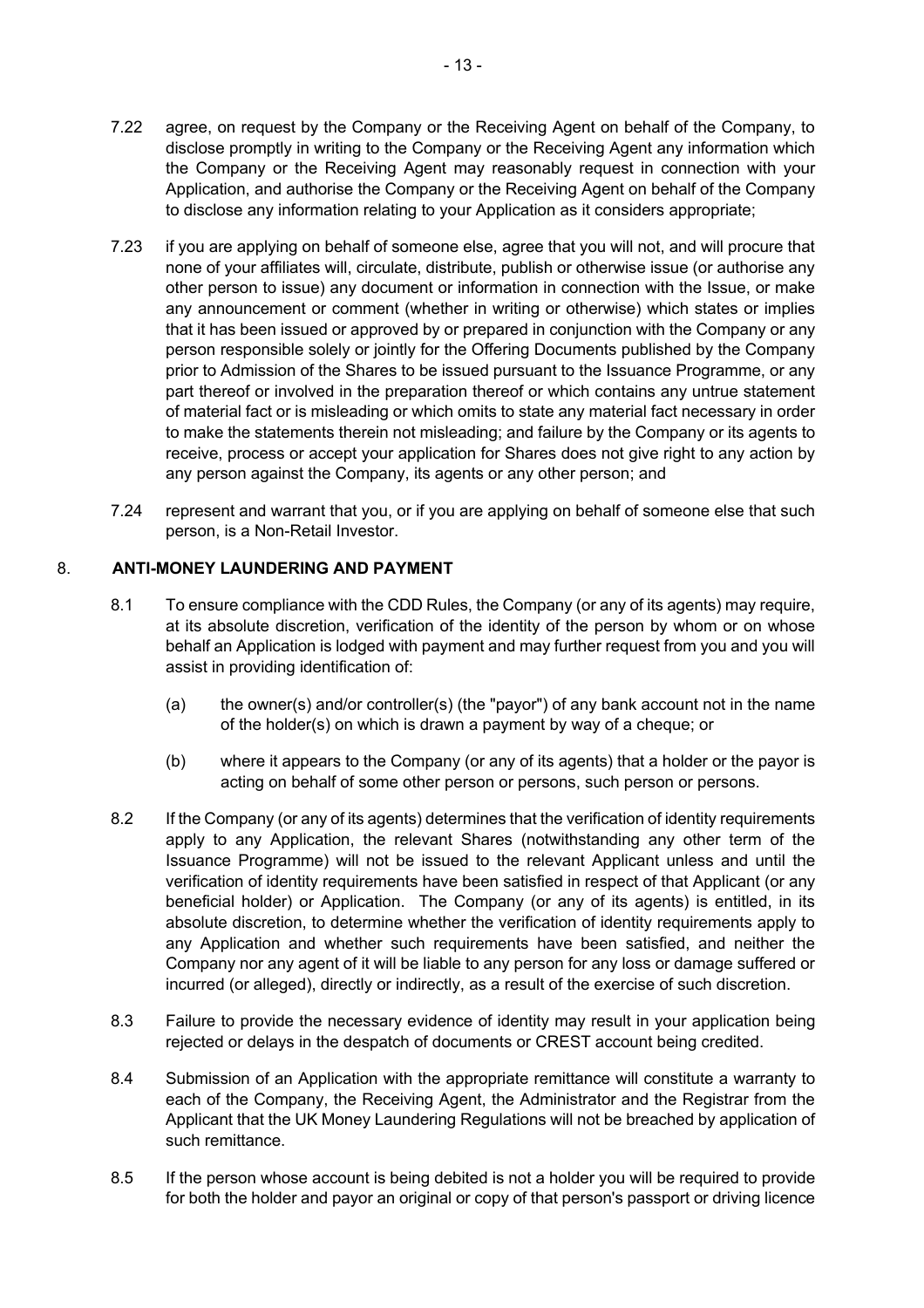certified by a solicitor and an original or certified copy of two of the following documents, no more than 3 months old, a gas, electricity, water or telephone (not mobile) bill, a recent bank statement or a council tax bill, in their name and showing their current address (which originals will be returned by post at the addressee's risk) together with a signed declaration as to the relationship between the payor and you, the applicant.

- 8.6 If, within a reasonable period of time following a request for verification of identity, and in any case by 12 p.m. on the closing date of each Issue under the Issuance Programme, the Receiving Agent or Operator (as applicable) has not received evidence satisfactory to it as aforesaid, the Receiving Agent or Operator (as applicable) may, as agent of the Company and upon instruction from the Company, reject the relevant Application and return the relevant Applicant's payment, through the post at the risk of the person(s) entitled thereto, or by means of a return credit to the applicants bank account (without prejudice to the rights of the Company to undertake proceedings to recover monies in respect of the loss suffered by it as a result of the failure to produce satisfactory evidence as aforesaid).
- 8.7 For the purpose of the UK's Money Laundering Regulations, a person making an application for Shares will not be considered as forming a business relationship with either the Company or with the Receiving Agent but will be considered as effecting a one-off transaction with either the Company or with the Receiving Agent.
- 8.8 For applicants investing via the Indirect Investment Route:
	- (a) The Operator will accept payment from a personal or joint UK account which you are authorised to use as account holder. When you make a payment by Debit Card, this payment will be processed by our provider Stripe, who is authorised as an emoney firm and is therefore, subject to the Payment Services Regulations. These payments typically take 5 business days to reach the Operator (with a maximum of 7 business days), during which time the money is held by Stripe in an account protected by the FCA's Rules on safeguarding of relevant funds.
	- (b) The Operator also offers the option of same day bank transfers through Plaid. Plaid is a payment institution authorised and regulated by the UK Financial Conduct Authority ("FCA") (with firm reference number 804718) with permission to carry out Account Information Services and Payment Initiation Services. Plaid offers services which allow End-Users to share access to their bank account Information with the Operator and to make online payments directly from their Payment Account through the application.
	- (c) Where the Operator makes a payment to you of any amount of money held on your Account this shall be subject to a minimum payment threshold of  $£10$ . If the amount to be returned to the Investor falls below such minimum threshold it shall be held by the Operator in a Client Money account until the threshold is met at which point such funds will be returned to you.
	- (d) Where the Operator arranges to pay out money to you by Bank Transfer, the money will be paid into an account nominated by you upon settlement of any assets in your account that must be converted to cash in order to make such payment. Where you pay money into your account by Debit Card, and you request a Share sale within 60 calendar days, the Operator reserves the right to return funds to the same Debit Card.
	- (e) When you cancel a Debit Card payment, the Operator will debit your Account by the amount being reimbursed. In the event that there is insufficient money in your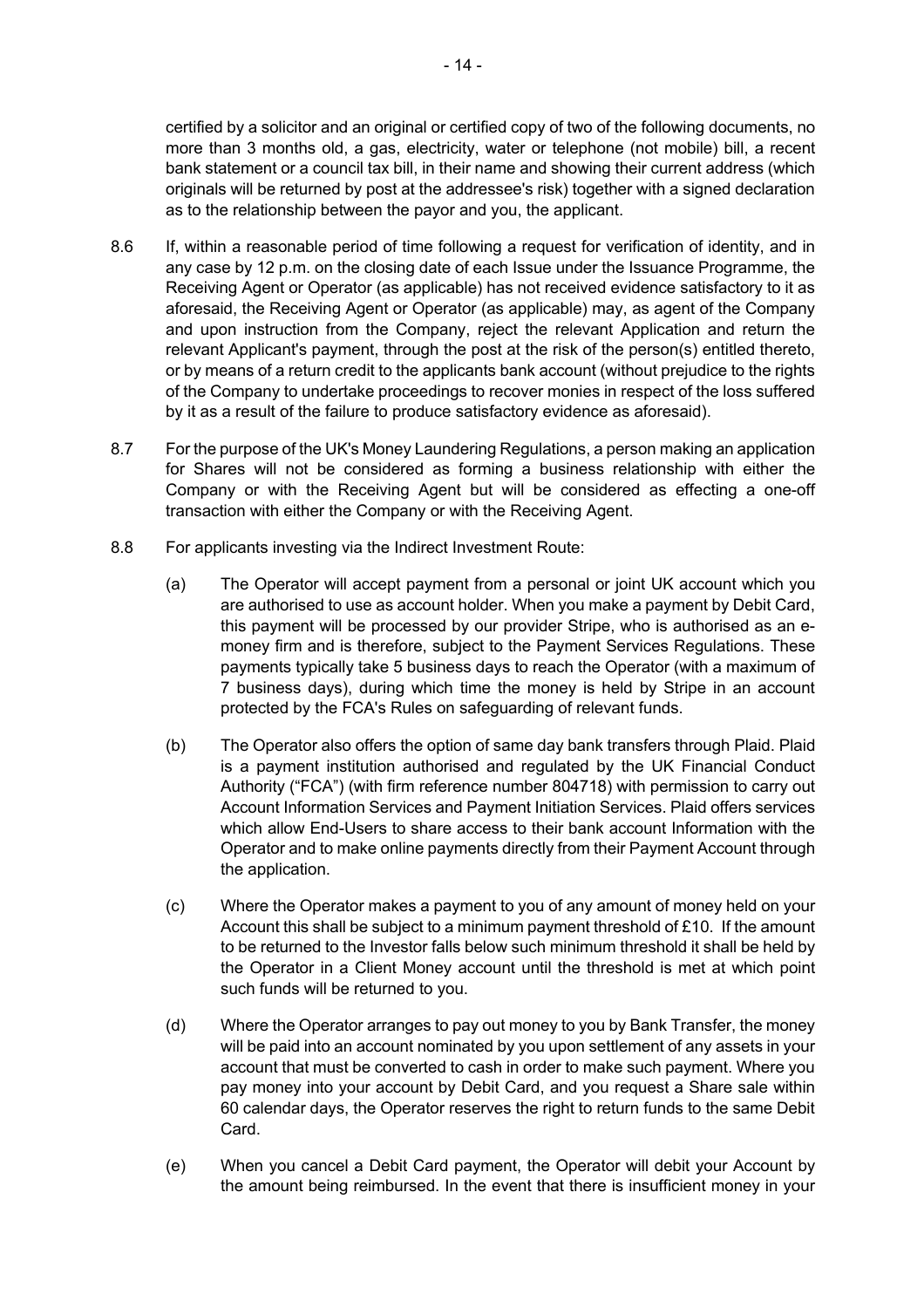Account the Operator may convert assets in your account into cash as required and hold you liable if the account is in debit.

- (f) The Operator does not accept in specie transfers and so will only transfer cash to or from you.
- 8.9 For applicants investing via the Direct Investment Route:
	- (a) applicants sending subscription monies by electronic bank transfer (CHAPS), payment must be made for the exact amount shown in the Application by 12 p.m. on the closing date of each Issue under the Issuance Programme. Applicants should send payment to the bank account as detailed on the Application.
	- (b) Applicants must ensure that they remit sufficient funds to cover any charges incurred by their bank. The payment instruction relating to the electronic transfer must also include the unique reference provided upon application which should be entered in the reference field on the payment instruction in accordance with the instructions detailed in the Application. The Receiving Agent cannot take responsibility for correctly identifying payments without a unique reference nor where a payment has been received but without an Application having been completed
	- (c) Applicants choosing to settle via CREST, that is DVP, will need to input their instructions to the Receiving Agent's Participant account detailed in the Application by no later than 12 p.m. on the closing date of each Issue under the Issuance Programme, allowing for the delivery and acceptance of Shares to be made against payment of the Issuance Programme Price per Share, following the CREST matching criteria set out in the Application.
	- (d) By completing your Application you agree that you will do all things necessary to ensure that you or your settlement agent/custodian's CREST account allows for the delivery and acceptance of Shares to be made prior 12 p.m. on the closing date of each Issue under the Issuance Programme against payment of the Issuance Programme Price. Failure by you to do so will result in you being charged interest at a rate equal to the then published bank base rate of a clearing bank selected by the Receiving Agent plus 2%. per annum.
- 8.10 The following is provided by way of guidance to reduce the likelihood of difficulties, delays and potential rejection of an Application (but without limiting the Receiving Agent's right to require verification of identity as indicated above) if an Applicant makes the Application as agent for one or more persons, he should indicate on the Application whether he is a UK person or institution (for example a bank or stockbroker) and specify his status. If an Applicant is not a UK person or institution, he should contact the Receiving Agent.

# 9. **NON UNITED KINGDOM INVESTORS**

- 9.1 No person receiving a copy of the Regulatory Information and/or an Application in any territory other than the UK may treat the same as constituting an invitation or an offer to him; nor should he in any event complete an Application unless, in the relevant territory, such an invitation or offer could lawfully be made to him or the Application could lawfully be used without contravention of any, or compliance with, any unfulfilled registration or other legal or regulatory requirements.
- 9.2 Persons who are resident in, or citizens of, countries other than the United Kingdom (Overseas Investors) who wish to subscribe for Shares under the Issuance Programme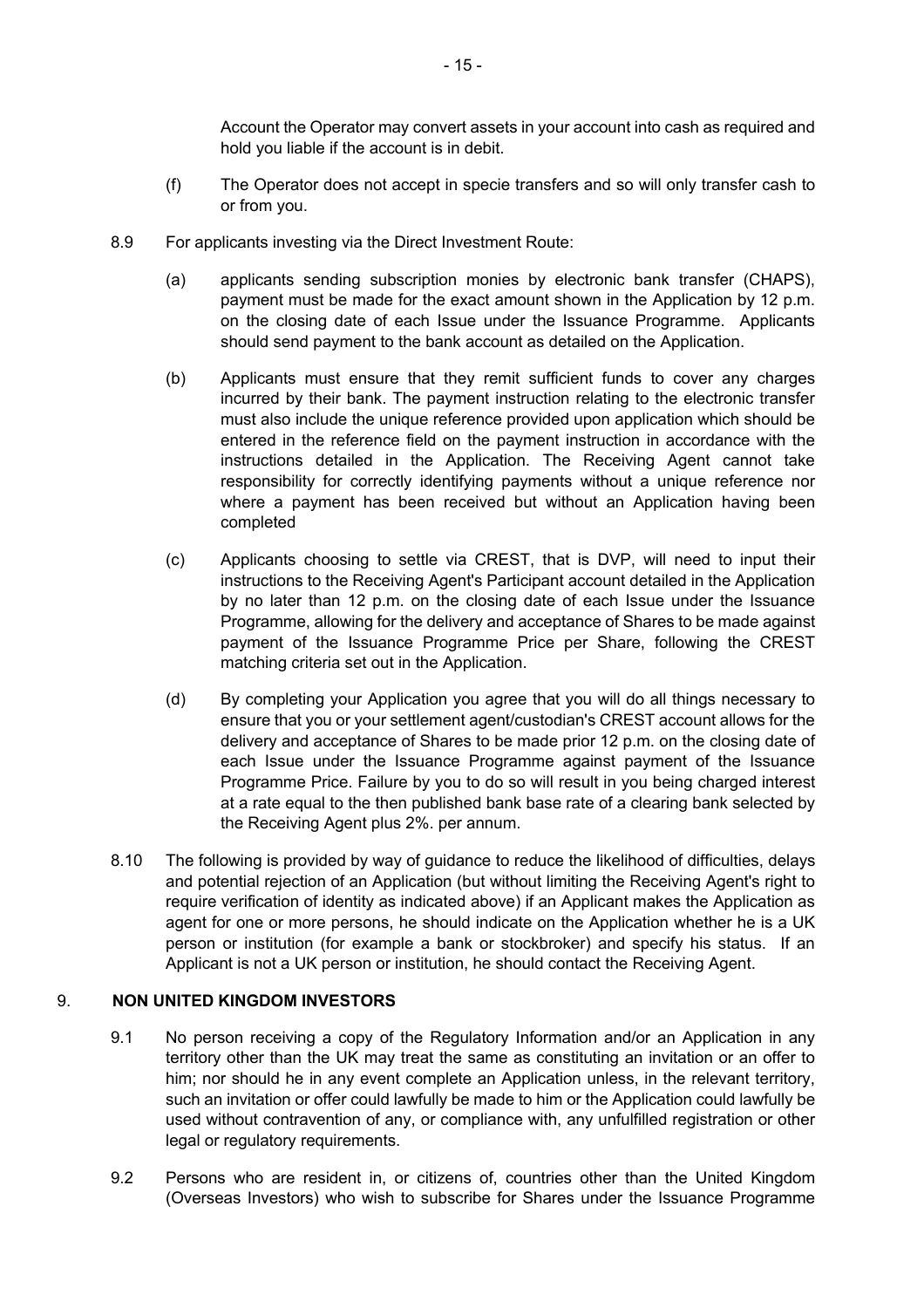may be affected by the law of the relevant jurisdictions. Such persons should consult their professional advisers as to whether they require any government or other consents or need to observe any applicable legal requirements to enable them to subscribe for Shares under the Issuance Programme. It is the responsibility of any person outside the UK wishing to apply for Shares under the Issuance Programme for himself or on behalf of any person to satisfy himself as to full observance of the laws of any relevant territory in connection with any such Application, including obtaining any requisite governmental or other consents, observing any other formalities requiring to be observed in any such territory and paying any issue, transfer or other taxes required to be paid in any such territory and any such person will be deemed to have read the notices to overseas investors contained in these Terms and Conditions and the Regulatory Information prior to making any such application.

- 9.3 None of the Shares have been or will be registered under the laws of any Excluded Territory or under the US Securities Act or with any state or other political subdivision of any Excluded Territory. Accordingly, unless an exemption under such Act or laws is applicable, the Shares may not be offered, sold or delivered, directly or indirectly, within an Excluded Territory. If you subscribe for Shares you will, unless the Company agrees otherwise in writing, be deemed to represent and warrant to the Company that you are not a US Person or a resident of an Excluded Territory or a corporation, partnership or other entity organised under the laws of an Excluded Territory and that you are not subscribing for such Shares for the account of a US Person or any resident of an Excluded Territory and will not offer, sell, renounce, transfer or deliver, directly or indirectly, any of the Shares in or into an Excluded Territory or to any resident of an Excluded Territory or to any US Person. No application will be accepted if it shows the applicant, payor or a prospective holder having an address in an Excluded Territory.
- 9.4 Persons (including, without limitation, nominees and trustees) receiving the Terms of Conditions or the Offering Documents should not distribute or send it to any US Person or in or into the United States, an Excluded Territory, their respective territories of possessions or any other jurisdictions where to do so would or might contravene local securities laws or regulations.
- 9.5 The Company reserves the right to treat as invalid any agreement to subscribe for Shares pursuant to the Issuance Programme if it appears to the Company or its agents to have been entered into in a manner that may involve a breach of the securities legislation of any jurisdiction.

# 10. **DATA PROTECTION**

- 10.1 To the extent that personal data is processed by the Company, Investment Advisor, Operator and/or Registrar, then:
	- (a) clause 10.2 shall apply to applicants that are natural persons; and
	- (b) clauses 10.3-10.5 shall apply to applicants that are not natural persons.
- 10.2 Where the applicant is a natural person, he or she acknowledges that by submitting personal data to the Company (including to the Registrar, which acts on the Company's behalf), that personal data will be processed in accordance with the Company's privacy notice which is available for review on the Company's website at www.propertyhubreit.com ("**Privacy Notice**"). The applicant acknowledges to have read and understood the Privacy Notice.
- 10.3 In connection with any personal data that the Company and the Investment Advisor (the "**Controllers**") process with respect to any past or present Shareholder, each shall be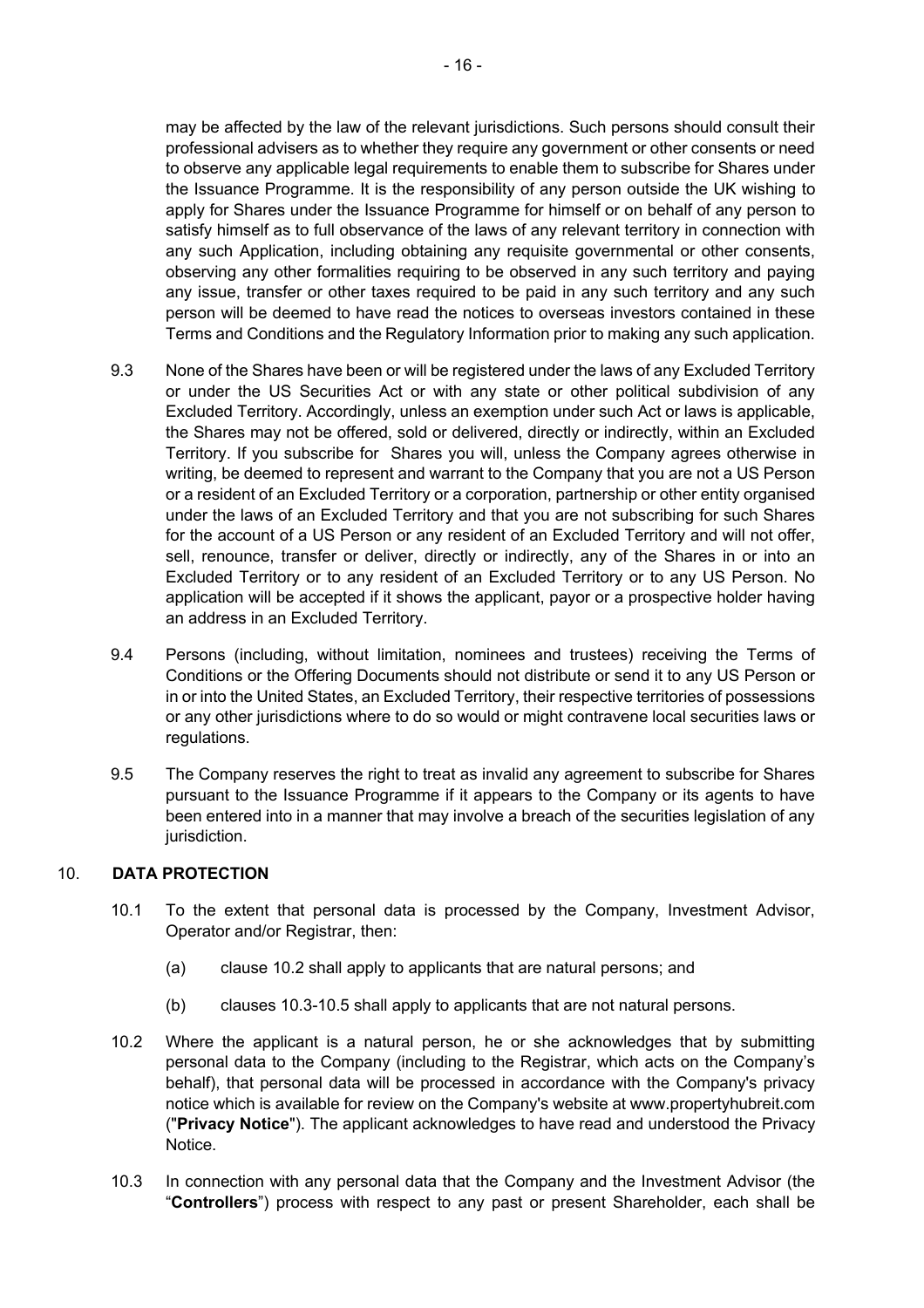considered to be joint controllers under applicable Data Protection Legislation and the applicant shall be considered to be an independent controller. Personal data may be retained on record by the Controllers for as long as necessary for the purposes that it is collected. The Controllers will process such personal data at all times in compliance with Data Protection Legislation and shall only process for the purposes set out below (the "**Issuance Programme Purposes**"):

- (a) to the extent and in such manner as is necessary for the performance of its obligations and the service provided under its service contract or these Terms and Conditions (as applicable), including as required by or in connection with its holding of Shares, including processing personal data in connection with credit and money laundering checks on it;
- (b) to communicate with it as necessary in connection with its affairs and generally in connection with its holding of Shares;
- (c) to comply with the legal and regulatory obligations of the Controllers or the Operator; and
- (d) for the Registrar's internal administration.
- 10.4 In order to meet the Issuance Programme Purposes, it will be necessary for the Company, Operator and the Registrar to transfer certain personal data to third parties and outside the UK and EEA. The applicant therefore agrees that the Company, Operator and Registrar shall be permitted to transfer personal data to:
	- (a) third parties located outside of the UK and EEA, if necessary for the Registrar to perform its functions, or when it is necessary for its legitimate interests, and in particular in connection with the holding of Shares; or
	- (b) its affiliates, the Company or the Investment Advisor and their respective associates, some of which may be located outside of the UK and EEA.
- 10.5 In providing the Controllers with personal data, each applicant hereby represents and warrants to the Controllers that it has:
	- (a) notified any data subject of the Issuance Programme Purposes for which personal data will be used and by which parties it will be used, and it has provided a copy of the Privacy Notice; and
	- (b) where consent is legally required under applicable Data Protection Legislation, it has obtained the consent of any data subject to the Controllers and its associates holding and using their personal data for the Issuance Programme Purposes (including the explicit consent of the data subjects for the processing of any sensitive personal data for the Issuance Programme Purposes set out above in this paragraph 7).
	- (c) complied in all other respects with all applicable data protection legislation in respect of disclosure and provision of personal data to the Controllers; and
	- (d) it shall immediately on demand, fully indemnify each of the Controllers and keep them fully and effectively indemnified against all costs, demands, claims, expenses (including legal costs and disbursements on a full indemnity basis), losses (including indirect losses and loss of profits, business and reputation), actions, proceedings and liabilities of whatsoever nature arising from or incurred by either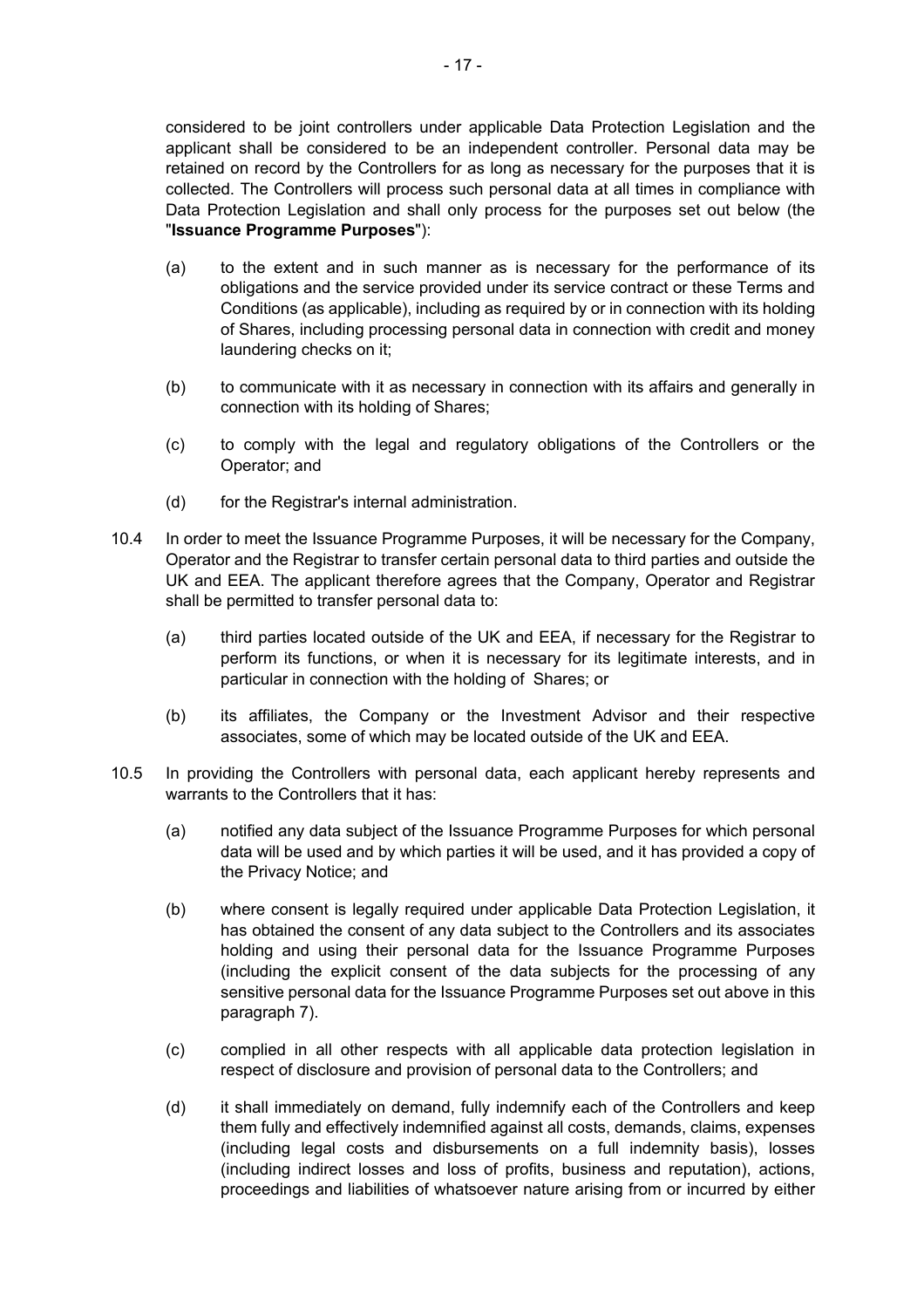of the Controllers in connection with any failure by the applicant to comply with the provisions of this section 10.

## 11. **MISCELLANEOUS**

- 11.1 To the extent permitted by law, all representations, warranties and conditions, express or implied and whether statutory or otherwise (including, without limitation, pre-contractual representations but excluding any fraudulent representations), are expressly excluded in relation to the Shares, the Issuance Programme.
- 11.2 The rights and remedies of the Company, Operator, the Investment Advisor, the Receiving Agent and the Registrar under these terms and conditions of the Issuance Programme are in addition to any rights and remedies which would otherwise be available to any of them and the exercise or partial exercise of one will not prevent the exercise of others.
- 11.3 The Company reserves the right to shorten or extend the closing time and/or date of the Issuance Programme by giving notice to The International Stock Exchange. The Company will notify investors via a TISE announcement and any other manner, according to the requirements of TISE.
- 11.4 The Company may terminate the Issuance Programme, at any time prior to any further Admission. If such right is exercised, the Issuance Programme will lapse, and any monies will be returned to you as indicated at your own risk and without interest and after deducting any applicable bank charges.
- 11.5 The dates and times referred to in these Terms and Conditions may be altered by the Company for any reason.
- 11.6 For any technical or IT support questions in relation to the Portfolio App you can contact Property Hub on Support@portfolio.co.uk. If you have any queries on the Application via the Beneficial Investment Route please contact the Operator on 01732 882 642, or via admin@gallium.co.uk. If you have any queries on the Application via the Direct Investment Route, please contact the Receiving Agent on 0121 585 1131 or such contact number as shall notified via the Company's website www.propertyhubreit.com.
- 11.7 Calls are charged at your network providers standard geographic rate and will vary by provider. Calls outside the United Kingdom will be charged at the applicable international rate.
- 11.8 The Receiving Agent's helpline is open between 9:00 a.m. 5:00 p.m., Monday to Friday excluding public holidays in England and Wales. Please note that neither the Receiving Agent nor the Operator can provide any financial, legal or tax advice and calls may be recorded and monitored for security and training purposes.

#### 12. **DEFINITONS**

In these Terms and Conditions, the following terms shall bear the following meanings:

| "Administrator" | means Langham Hall UK Services LLP;                                                                                                      |
|-----------------|------------------------------------------------------------------------------------------------------------------------------------------|
| "Admission"     | means the Admission of the Shares issued pursuant to each Issue<br>under the Issuance Programme (as the context may require) to<br>TISE: |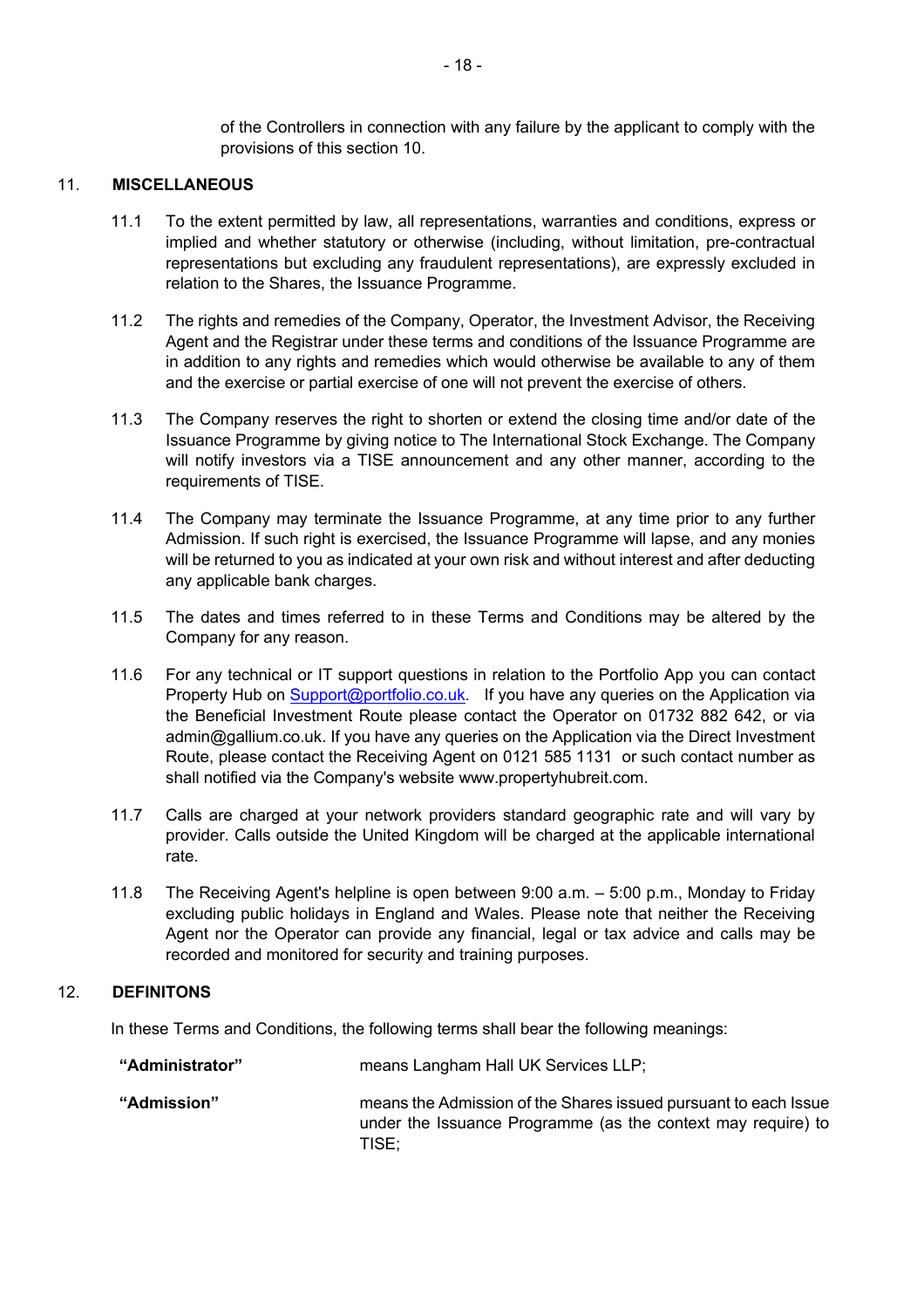| "Applicant"                      | means a person or persons (in the case of joint applicants) whose<br>name(s) appear(s) on the registration details of an Application;                                                                                                                                                                                                                                                                                                                                                                                    |
|----------------------------------|--------------------------------------------------------------------------------------------------------------------------------------------------------------------------------------------------------------------------------------------------------------------------------------------------------------------------------------------------------------------------------------------------------------------------------------------------------------------------------------------------------------------------|
| "Application"                    | means the subscription for Shares under the Issuance<br>Programme on these Terms and Conditions which may take the<br>form of an application for Shares under the Direct Investment<br>Route by the completion of an electronic application (as may be<br>accessed<br>the<br>Company's<br>by<br>website,<br>https://propertyhub.nevilleregistrars.co.uk/) or an application for<br>the beneficial interest in Shares under the Beneficial Investment<br>Route made through the Portfolio App (as the contexts requires); |
| "Articles"                       | means the articles of incorporation of the Company in force from<br>time to time;                                                                                                                                                                                                                                                                                                                                                                                                                                        |
| "Beneficial Investment<br>Route" | shall have the meaning given to it in section 2.1 of these terms<br>and conditions;                                                                                                                                                                                                                                                                                                                                                                                                                                      |
| "CDD Rules"                      | means the prevailing anti-money laundering, anti-terrorism and<br>contributing to the financing of criminal activities legislation,<br>regulations and procedures in force from time to time in the<br>United Kingdom;                                                                                                                                                                                                                                                                                                   |
| "Code"                           | means the U.S. Internal Revenue Code of 1986, as amended;                                                                                                                                                                                                                                                                                                                                                                                                                                                                |
| "Company"                        | means The Property Hub REIT plc, a company incorporated in<br>England & Wales with registered number 13083766;                                                                                                                                                                                                                                                                                                                                                                                                           |
| "CREST"                          | means a paperless settlement procedure operated by Euroclear<br>UK & Ireland Limited, a company incorporated in England and<br>Wales with registered number 2878738, enabling system<br>securities to be evidenced otherwise than by written instrument;                                                                                                                                                                                                                                                                 |
| "Directors"                      | means the directors of the Company from time to time or any duly<br>constituted committee thereof, and "Director" is to be construe<br>accordingly;                                                                                                                                                                                                                                                                                                                                                                      |
| "Direct Investment Route"        | shall have the meaning given to it in section 2.1 of these terms<br>and conditions;                                                                                                                                                                                                                                                                                                                                                                                                                                      |
| "Data Protection<br>Legislation" | means applicable data protection legislation (including the UK<br>GDPR, and the EU GDPR) and regulatory requirements in the UK<br>and/or the EEA, as appropriate, in force from time to time;                                                                                                                                                                                                                                                                                                                            |
| "EEA"                            | means European Economic Area;                                                                                                                                                                                                                                                                                                                                                                                                                                                                                            |
| <b>"ERISA"</b>                   | means the United States Employee Retirement Income Security<br>Act of 1974 and the regulations promulgated thereunder (in each<br>case as amended from time to time);                                                                                                                                                                                                                                                                                                                                                    |
| "Euroclear"                      | means Euroclear UK & International Limited;                                                                                                                                                                                                                                                                                                                                                                                                                                                                              |
| "EU AIFM Directive"              | Directive 2011/61/EU of the European Parliament and of the<br>Council of 8 June 2011 on Alternative Investment Fund Managers<br>and amending Directives 2003/41/EC and 2009/65/EC and                                                                                                                                                                                                                                                                                                                                    |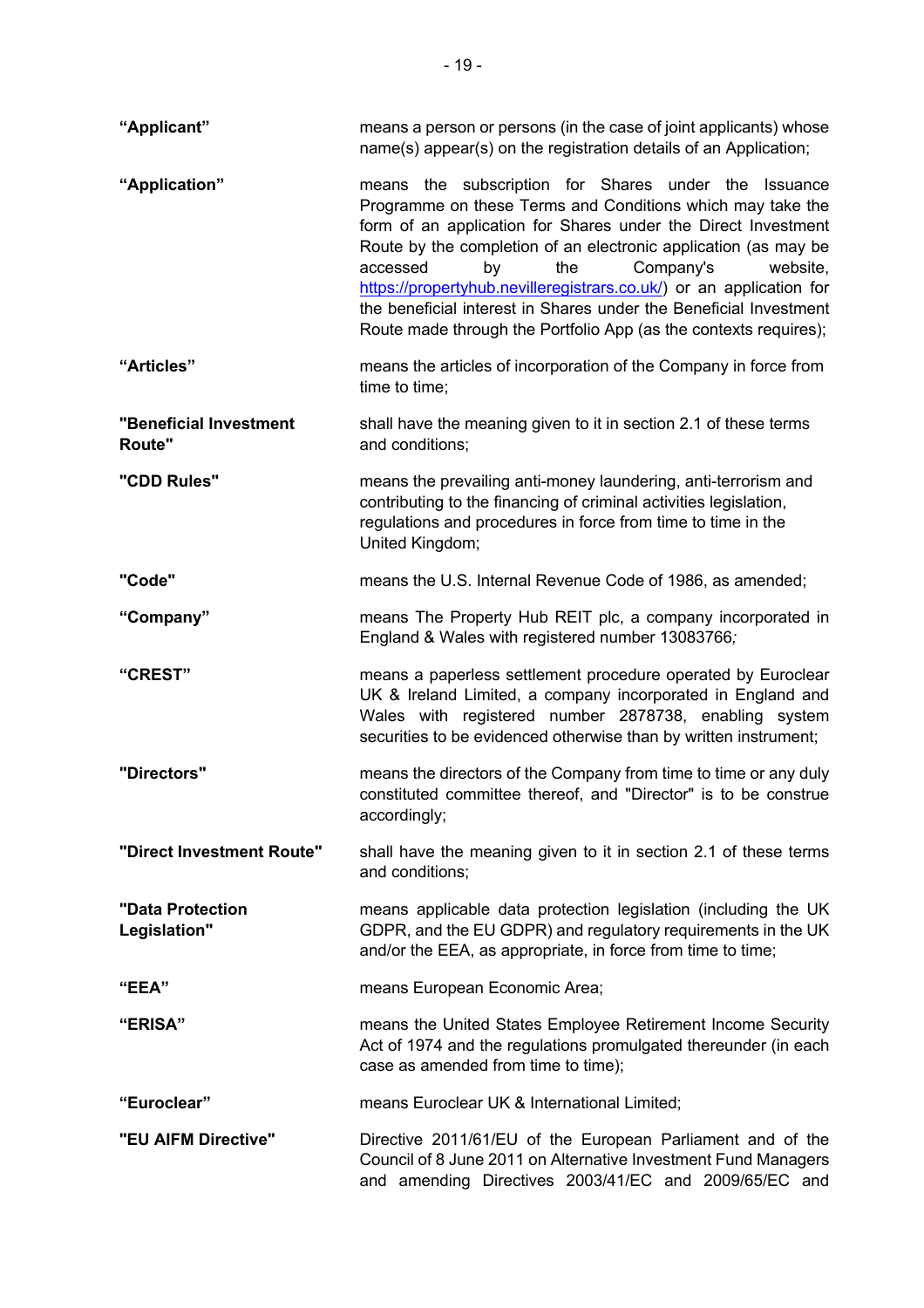|                                        | Regulations (EC) No 1060/2009 and (EU)No 1095/2010, and the<br><b>EU AIFM Delegated Regulation</b>                                                                                                                                                                                                                                                                                                                                                                                                                                       |
|----------------------------------------|------------------------------------------------------------------------------------------------------------------------------------------------------------------------------------------------------------------------------------------------------------------------------------------------------------------------------------------------------------------------------------------------------------------------------------------------------------------------------------------------------------------------------------------|
| "EU GDPR"                              | means the General Data Protection Regulation (EU) 2016/679;                                                                                                                                                                                                                                                                                                                                                                                                                                                                              |
| "Excluded Territory"                   | Means United States, any member state of the EEA, Australia,<br>Canada, Japan, the Republic of South Africa, New Zealand their<br>territories and possessions and any other jurisdictions where the<br>extension or availability of an offer of Shares would breach any<br>applicable law or regulation;                                                                                                                                                                                                                                 |
| "Final Details"                        | means the final details of any Issue published by way of a notice<br>through a TISE announcement as well as on the Company's<br>website which shall include the Issuance Programme Price in<br>respect of the relevant Issue, together with an expected timetable<br>and any settlement instructions;                                                                                                                                                                                                                                    |
| "FSMA"                                 | means the UK Financial Services and Markets Act 2000, as<br>amended from time to time;                                                                                                                                                                                                                                                                                                                                                                                                                                                   |
| "High Net Worth Individual"            | means an individual who (i) during the previous financial year had<br>an annual income of greater than or equal to GBP 100,000; and/or<br>(ii) throughout the previous financial year he/she held net assets<br>equal to or greater than GBP 250,000, but excluding: (a) primary<br>residence or a loan secured on that residence; (b) any rights under<br>a "qualifying contract of insurance"; and (c) any pension or other<br>benefits payable on termination of service, death or retirement to<br>such person or their dependants); |
| "Investment Advisor"                   | means Property Hub Advisors Limited, or such investment advisor<br>as appointed by the Company from time to time;                                                                                                                                                                                                                                                                                                                                                                                                                        |
| "Issue"                                | means, as the context requires, an issue of Shares undertaken<br>pursuant to the Issuance Programme;                                                                                                                                                                                                                                                                                                                                                                                                                                     |
| "Issuance Programme"                   | means the ongoing monthly issue of Shares in the Company;                                                                                                                                                                                                                                                                                                                                                                                                                                                                                |
| "Issuance Programme<br>Price"          | means the price at which Shares will be issued in respect of each<br>Issue made pursuant to the Issuance Programme, which will be<br>determined as set out in these Terms and Conditions;                                                                                                                                                                                                                                                                                                                                                |
| "Key Information<br>Document" or "KID" | means the key information document(s) relating to the Shares,<br>issued by the Company from time to time pursuant to the UK<br>PRIIPs Laws and/or the PRIIPs Regulation, as amended from<br>time to time;                                                                                                                                                                                                                                                                                                                                |
| "Net Asset Value" or "NAV"             | means:                                                                                                                                                                                                                                                                                                                                                                                                                                                                                                                                   |
|                                        | (a) in relation to the Company (or the Group, as the case may be),<br>the net asset value of the Company (or the Group, as the case<br>may be) as a whole on the relevant date calculated in accordance<br>with the Company's normal accounting policies; and                                                                                                                                                                                                                                                                            |
|                                        | (b) in relation to a Share, the net asset value of the Company on<br>the relevant date calculated in accordance with the Company's<br>normal accounting policies divided by the total number of Shares                                                                                                                                                                                                                                                                                                                                   |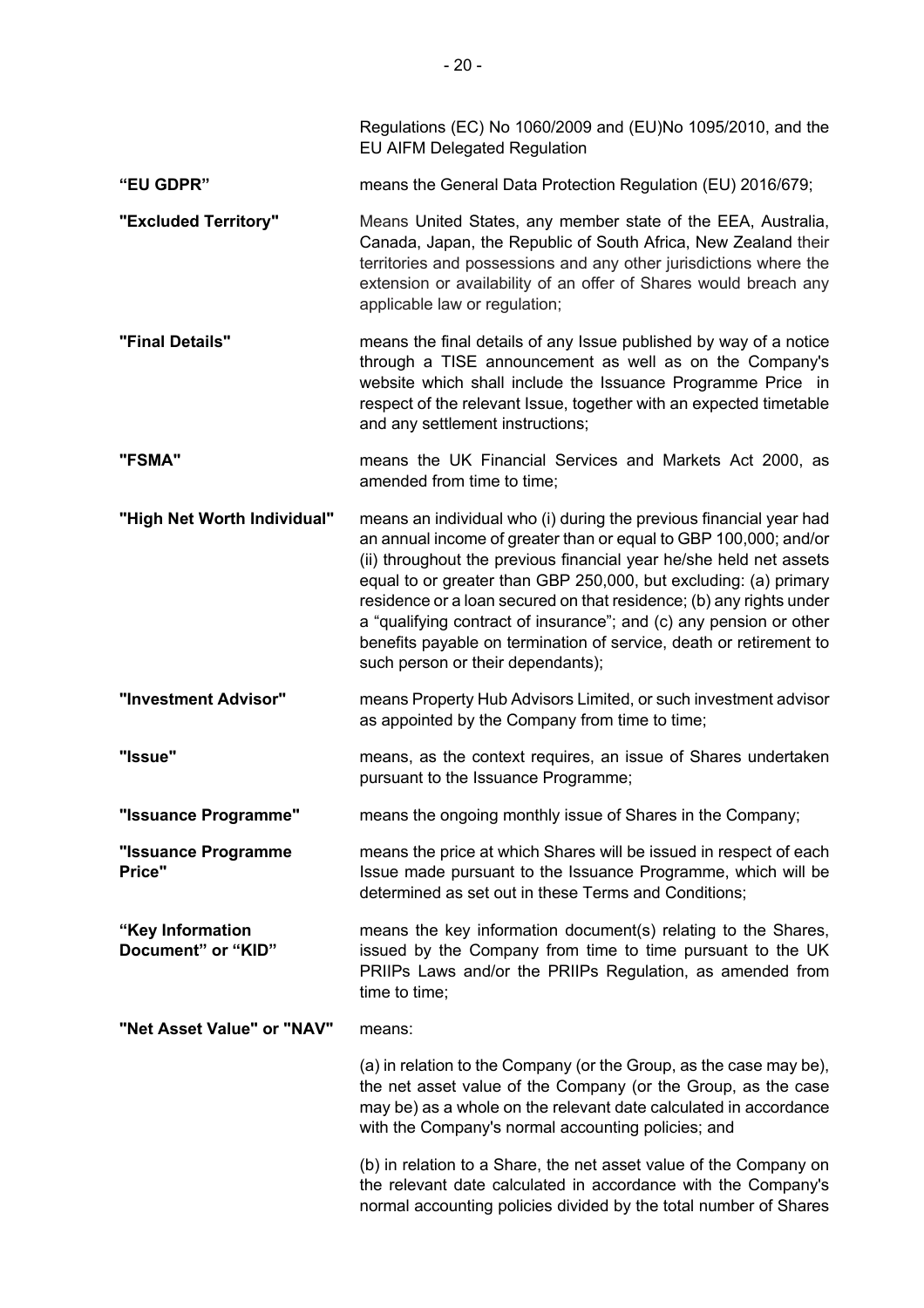then in issue (excluding, for the avoidance of doubt, any Shares held in treasury);

- **"Non-Retail Investor"** means an investor who falls into any one of the following categories: (a) a High Net Worth Individual; (b) a Sophisticated Investor; (c) a Restricted Investor; or (d) a Professional Investor;
- **"Operator"** means Gallium Fund Solutions Limited or such operator of the Portfolio App as may be appointed by the Company from time to time;
- **"Overseas Investors"** means investors who are resident in, or are citizens of, countries other than the United Kingdom ;
- **"Portfolio App"** means the application operated by Gallium Fund Solutions Limited through which investors may purchase a beneficial interest in Shares;
- **"PRIIPs Regulation"** means the Regulation (EU) No 1286/2014 of the European Parliament and of the Counsel of 26 November 2014 on key information documents for packaged retail and insurance-based products ("**PRIIPs**"), as may be amended or varied from time to time;
- **"Professional Investor"** means a person who would satisfy the definition of a professional client under the FCA's Handbook of Rules and Guidance;
- **"Receiving Agent"** means Neville Registrars Limited or such entity as may be appointed by the Company from time to time and notified to the market;

**"Registrar"** means Neville Registrars Limited;

- **"Regulatory Information"** means the regulatory disclosure documents published by the Company from time to time which may include (as the context requires): (i) any prospectus that has not expired, (ii) the most recent terms and conditions of any application for Shares (iii) the AIFMD Disclosure Memorandum, (iv) the KID, and (v) the annual report and accounts.
- "Relevant Period" means any period during which Applications may be made by the Direct Investment Route, which will be determined by the Company and the Directors at their absolute discretion and notified by way of a TISE announcement and/or update to the Company's website.

**"Restricted Investor"** means a person who has made a Restricted Investor Statement;

**"Restricted Investor Statement"** means a statement signed by an individual confirming that (i) in the twelve months preceding investment in the Company, that individual has not invested more than 10% of his or her net assets in Non-Readily Realisable Securities; and (ii) in the 12 months following investment in the Company, that individual will not invest more than 10% of its net assets in Non-Readily Realisable Securities, with net assets excluding (a) primary residence or a loan secured on that residence; (b) any rights under a "qualifying